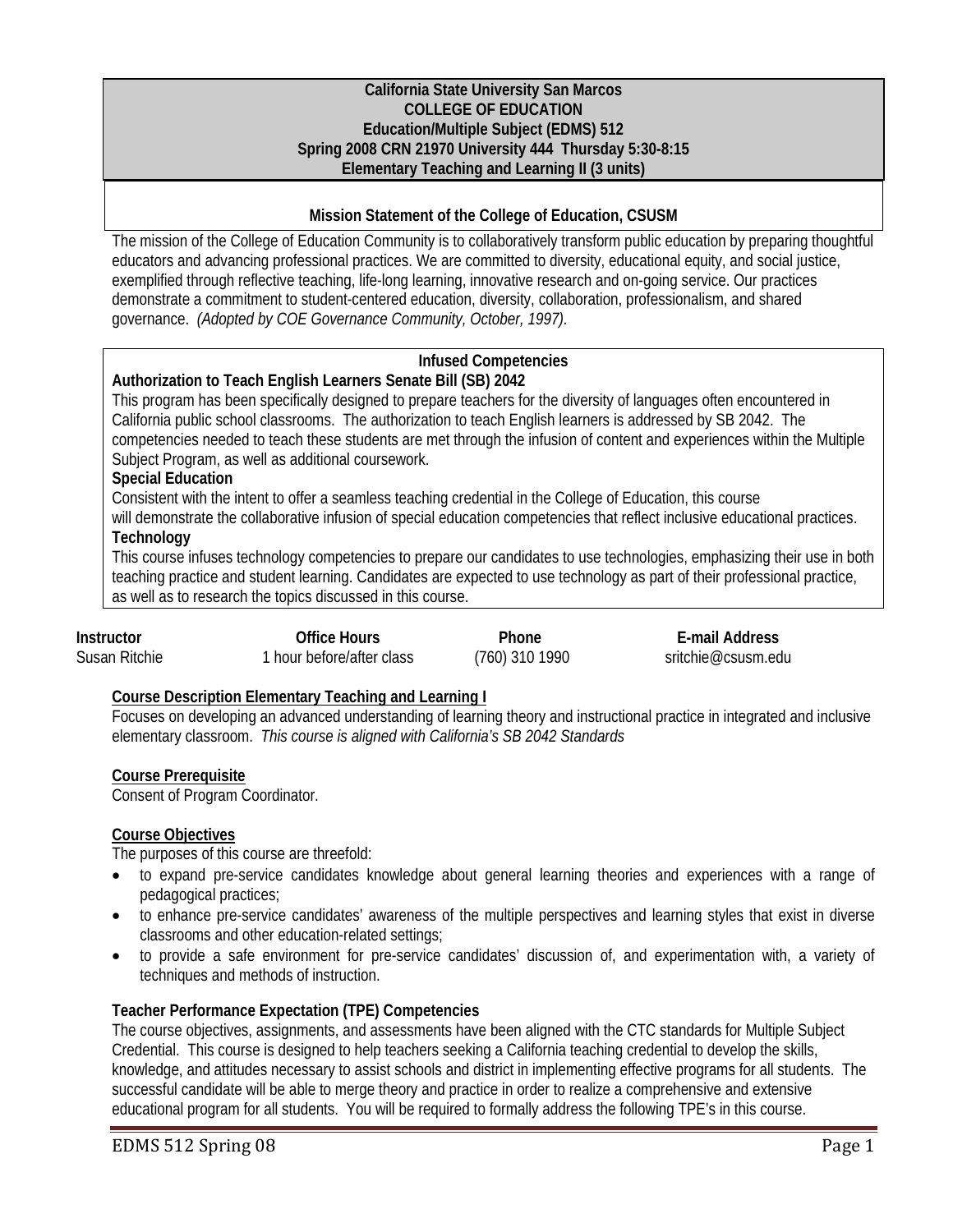TPE 6d – Engaging and supporting all learners (Student Study Team Assignment)

TPE 9 – Instructional planning (long and short term goals)

TPE 14 – Educational Technology

TPE 10 – Creating and Managing Effective Instructional Time

# **Required Text**

- Grant, Carl. A. & Gillette, Maureen. (2005). *Learning to Teach Everybody's Children: Equity, Empowerment and Education that is Multicultural.* Thomson & Wadsworth.
- Tomlinson, Carol Ann. (1999). *The Differentiated Classroom: Responding to the needs of all learners.*  Alexandria, VA: Association for Supervision and Curriculum Development. (Available as an e-book online.)
- Turnbull A., Turnbull, R. & Wehmeyer, M.L. (2007). *Exceptional Lives: Special Education in Today's Schools, 5th Ed*. Upper Saddle River, New Jersey: Pearson, Merrill Prentice Hall.
- Villa, R. A. and Thousand, J. S. (2005). Creating an Inclusive School (2<sup>nd</sup> ed.). Alexandria, VA: Association for Supervision and Curriculum Development.
- Task Stream Electronic Portfolio, Must register and pay fee online prior to first class  $\oslash$ www.TaskStream.com (register for duration of credential program).

# **Recommended Texts**

• Stephen B. McCarney (2006) *Pre-referral Intervention Manual,* Hawthorne Educational Services

# **Authorization to Teach English Learners**

This credential program has been specifically designed to prepare teachers for the diversity of languages often encountered in California public school classrooms. The authorization to teach English learners is met through the infusion of content and experiences within the credential program, as well as additional coursework. Students successfully completing this program receive a credential with authorization to teach English learners. *(Approved by CCTC in SB 2042 Program Standards, August 02)*

# **Students with Disabilities Requiring Reasonable Accommodations**

Students with disabilities who require reasonable accommodations must be approved for services by providing appropriate and recent documentation to the Office of Disable Student Services (DSS). This office is located in Craven Hall 5205, and can be contacted by phone at (760) 750-4905, or TTY (760) 750-4909. Students authorized by DSS to receive reasonable accommodations should meet with me during office hours in order to ensure confidentiality.

# **All-University Writing Requirement:**

In keeping with the All-University Writing Requirement, all 3 unit courses must have a writing component of at least 2,500 words. This will be met through written reactions and reflections related to assigned readings/assignments.

# **Plagiarism**

As an educator, it is expected that each student will do his/her own work, and contribute equally to group projects and processes. Plagiarism or cheating is unacceptable under any circumstances. If you are in doubt about whether your work is paraphrased or plagiarized see the Plagiarism Prevention for Students website

http://library.csusm.edu/plagiarism/index.html. If there are questions about academic honesty, please consult the University catalog

# **CSUSM Academic Honesty Policy**

Students will be expected to adhere to standards of academic honesty and integrity, as outlined in the Student Academic Honesty Policy. All written work and oral assignments must be original work. All ideas/materials that are borrowed from other sources must have appropriate references to the original sources. Any quoted material should give credit to the source and be punctuated with quotation marks.

Students are responsible for honest completion of their work including examinations. There will be no tolerance for infractions. If you believe there has been an infraction by someone in the class, please bring it to the instructor's attention. The instructor reserves the right to discipline any student for academic dishonesty in accordance with the general rules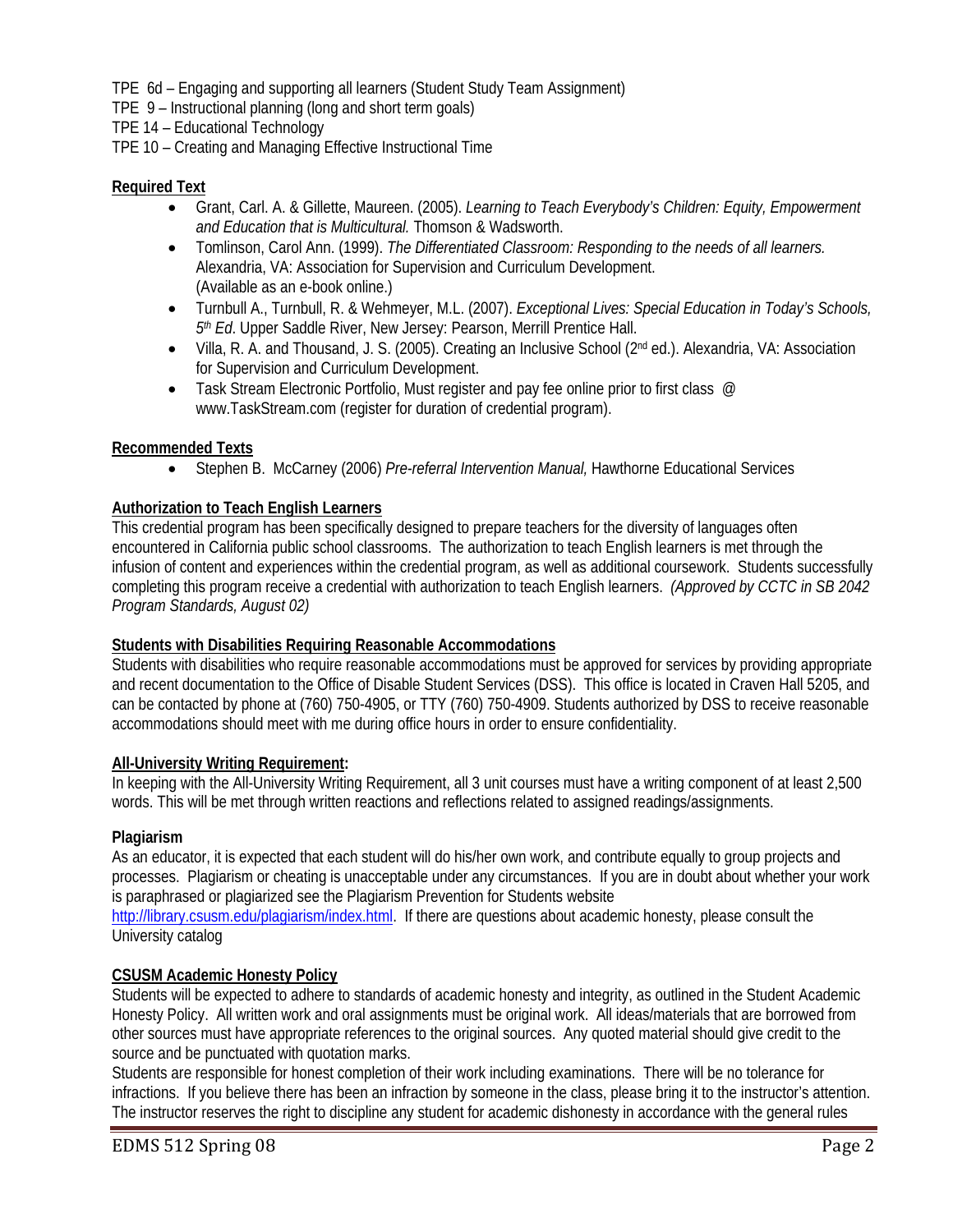and regulations of the university. Disciplinary action may include the lowering of grades and/or the assignment of a failing grade for an exam, assignment, or the class as a whole."

Incidents of Academic Dishonesty will be reported to the Dean of Students. Sanctions at the University level may include suspension or expulsion from the University.

#### **Grading Policy**

All students will come prepared to class; readings and homework assignments are listed on the dates on which they are due. **All required work is expected to be on time. One grade level will be deducted for each class meeting for**  which it is late (e.g., an "A" assignment that is submitted one class session late will be marked down to a "B"). **Unless prior instructor approval is secured, assignments will not be accepted three class sessions after which they are due. Exceptions will be handled on a case-by-case basis, as determined by the instructor** 

All students will use Times Roman 12 fonts and double spaced on all written work. It is expected that students will proofread and edit their assignments prior to submission. Students will ensure that the text is error-free (grammar, spelling), and ideas are logically and concisely presented. The assignment's grade will be negatively affected as a result of this oversight. Each written assignment will be graded approximately 80% on content and context (detail, logic, synthesis of information, depth of analysis, etc.), and 20% on mechanics (grammar, syntax, spelling, format, uniformity of citation, etc.). All citations, where appropriate, will use American Psychological Association (APA) format. Consult American Psychological Association (APA) Manual, 5<sup>th</sup> edition for citation guidance. There is a requirement of at least 2500 written words for completion of the written assignments.

Grading will also include a component of "professional demeanor." Students will conduct themselves in ways that are generally expected of those who are entering the education profession. This includes but is not limited to:

- On-time arrival to all class sessions;
- Advance preparation of readings and timely submission of assignments;
- Respectful participation in all settings (e.g., whole group, small group, in/outside of class);
- Carefully considered, culturally aware approaches to solution-finding.

#### **Course Assignments**

| Three month thematic plan                | 20 points                      |
|------------------------------------------|--------------------------------|
| IEP paper                                | 20 points                      |
| Philosophy/letter of introduction/resume | 20 points                      |
| Observation for differentiation          | 10 points                      |
| <b>TaskStream Submissions</b>            | 10 points                      |
| Disability matrix                        | 10 points                      |
| Chapter Lesson Plan Presentation         | 10 points                      |
| Attendance/ Participation                | 96 points (6 points per class) |
| Total                                    | 196 points                     |
|                                          |                                |
|                                          |                                |

#### **Grading Scale**

| A= 189-196 | $B+=182-185$    | $C_{\pm} = 173 - 175$ | $D=156-165$ | $F = 155$ or lower. |
|------------|-----------------|-----------------------|-------------|---------------------|
| A-=186-188 | B=179-181       | $C = 169-172$         |             |                     |
|            | $B = 176 - 178$ | $C = 166 - 168$       |             |                     |

#### **If you do not earn a C+ or higher in this course - you must repeat the course to earn your credential.**

#### **College of Education Attendance Policy**

Due to the dynamic and interactive nature of courses in the College Of Education, all students are expected to attend all classes and participate actively. Should the student have extenuating circumstances, s/he should contact the instructor as soon as possible. (*adopted by the COE Governance Community, December, 1997).* **Notification of absences does not allow students to assume they are automatically excused from class or making up missed class.**  At minimum, a student must attend more than 80% of class time, or s/he may not receive a passing grade for the course at the discretion of the instructor. If a student misses two class sessions they may not be able to receive a grade higher than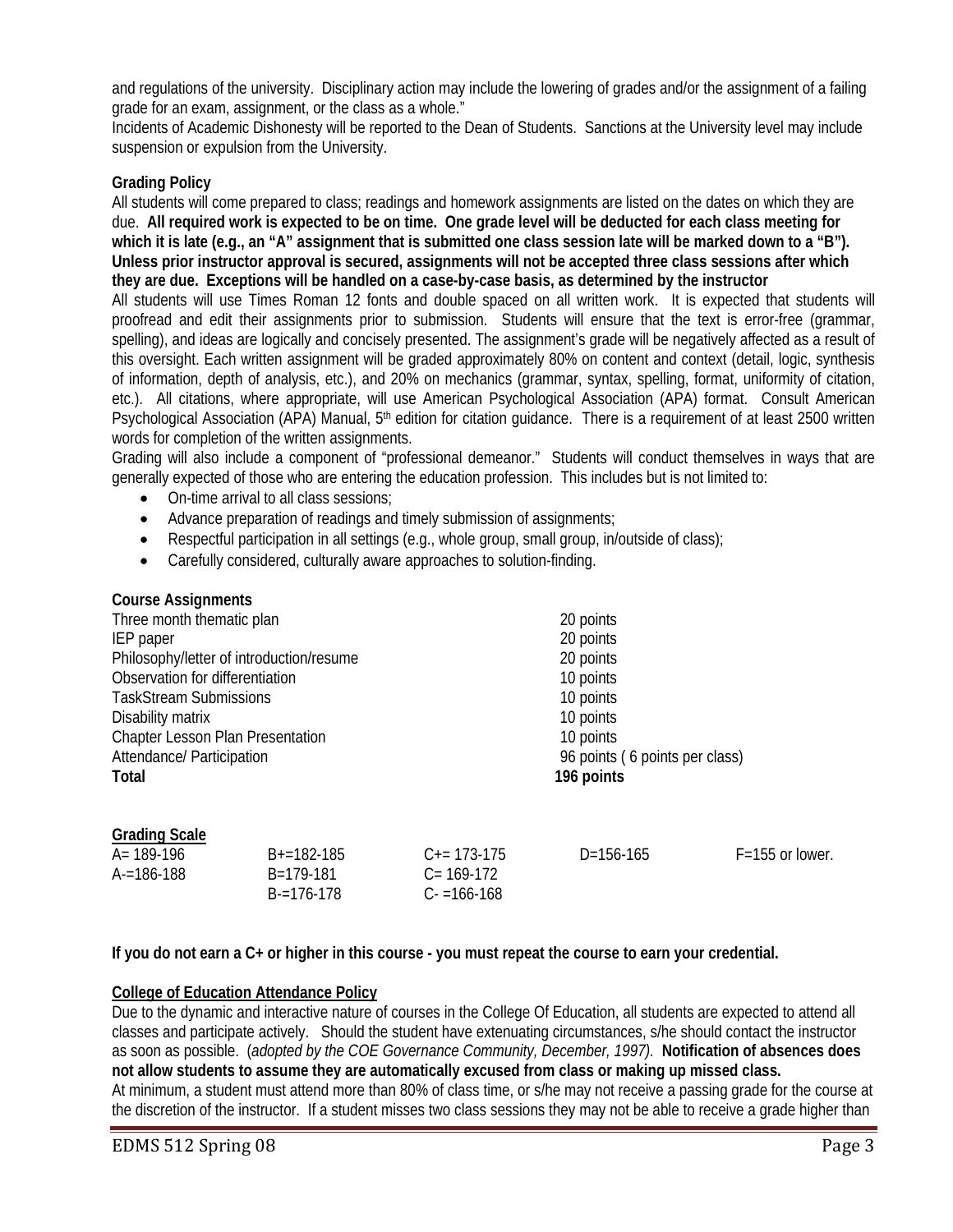a "C" or if they are late or leave early for more than three sessions, the highest possible grade earned will be a "C". Any combination of the two students will not receive a grade higher than a C. You may complete an extra 'Observation for differentiation' for 5 points extra credit for 1 missed class**.**

While this syllabus is carefully planned, it may be modified at any time in response to the needs and interests of the class.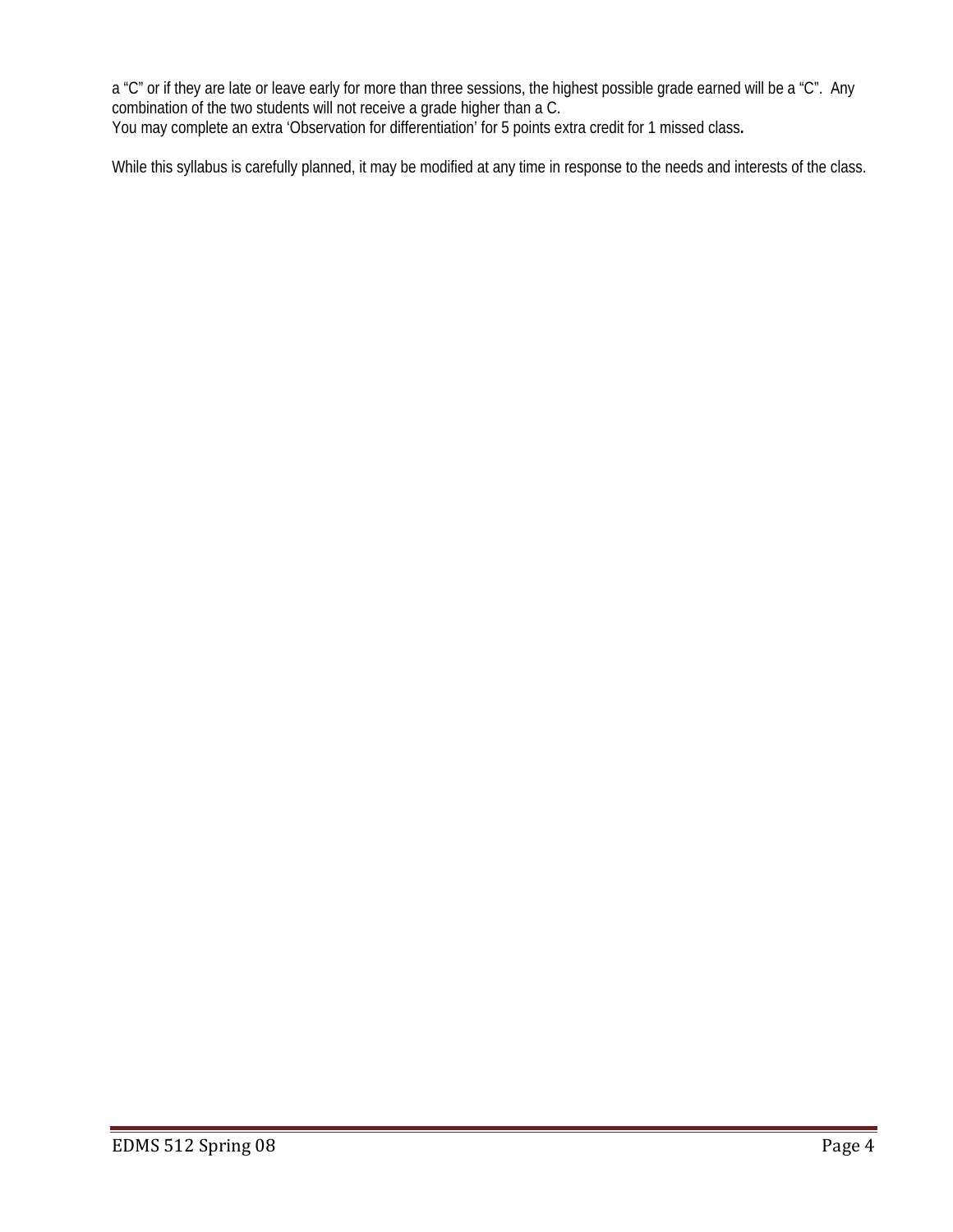| PART 1:<br><b>LANGUAGE STRUCTURE AND</b><br>FIRST- AND SECOND-LANGUAGE<br><b>DEVELOPMENT</b><br>I. Language Structure and Use:                  | <b>PART 2:</b><br><b>METHODOLOGY OF BILINGUAL</b><br><b>ENGLISH LANGUAGE</b><br>DEVELOPMENT, AND CONTENT<br><b>INSTRUCTION</b><br>I. Theories and Methods of | <b>PART 3:</b><br><b>CULTURE AND</b><br><b>CULTURAL DIVERSITY</b><br>I. The Nature of Culture       |
|-------------------------------------------------------------------------------------------------------------------------------------------------|--------------------------------------------------------------------------------------------------------------------------------------------------------------|-----------------------------------------------------------------------------------------------------|
| <b>Universals and Differences</b><br>(including the structure of English)                                                                       | <b>Bilingual Education</b>                                                                                                                                   |                                                                                                     |
| The sound systems of language<br>А.<br>(phonology)                                                                                              | Foundations<br>А.                                                                                                                                            | А.<br>Definitions of culture                                                                        |
| Word formation (morphology)<br>В.                                                                                                               | Organizational models: What works<br>В.<br>for whom?                                                                                                         | <b>B.</b><br>Perceptions of culture                                                                 |
| Syntax<br>C.                                                                                                                                    | C.<br>Instructional strategies                                                                                                                               | C.<br>Intra-group differences (e.g., ethnicity,<br>race, generations, and micro-cultures)           |
| Word meaning (semantics)<br>D.                                                                                                                  | II. Theories and Methods for Instruction<br>In and Through English                                                                                           | Physical geography and its effects on<br>D.<br>culture                                              |
| Е.<br>Language in context                                                                                                                       | Teacher delivery for both English<br>А.<br>language development and content<br>instruction                                                                   | E. Cultural congruence                                                                              |
| F.<br>Written discourse                                                                                                                         | Approaches with a focus on English<br>В.<br>language development                                                                                             | II. Manifestations of Culture: Learning<br><b>About Students</b>                                    |
| Oral discourse<br>G.                                                                                                                            | C.<br>Approaches with a focus on content<br>area instruction (specially designed<br>academic instruction delivered in<br>English)                            | What teachers should learn about their<br>А.<br>students                                            |
| Nonverbal communication<br>Н.                                                                                                                   | Working with paraprofessionals<br>D.                                                                                                                         | How teachers can learn about their<br>В.<br>students                                                |
| Language Change<br>ı.                                                                                                                           |                                                                                                                                                              | C. How teachers can use what they learn<br>about their students (culturally<br>responsive pedagogy) |
| II. Theories and Factors in First- and<br><b>Second-Language Development</b>                                                                    | III. Language and Content Area<br><b>Assessment</b>                                                                                                          | III. Cultural Contact                                                                               |
| A. Historical and current theories and<br>models of language analysis that have<br>implications for second-language<br>development and pedagogy | Purpose<br>А.                                                                                                                                                | Concepts of cultural contact<br>А.                                                                  |
| <b>B.</b> Psychological factors affecting first- and<br>second-language development                                                             | В.<br>Methods                                                                                                                                                | В.<br>Stages of individual cultural contact                                                         |
| Socio-cultural factors affecting first- and<br>C.<br>second-language development                                                                | C. State mandates                                                                                                                                            | C. The dynamics of prejudice                                                                        |
| Pedagogical factors affecting first- and<br>D.<br>second-language development                                                                   | Limitations of assessment<br>D.                                                                                                                              | Strategies for conflict resolution<br>D.                                                            |
| Political factors affecting first- and<br>Е.<br>second-language development                                                                     | Е.<br>Technical concepts                                                                                                                                     | IV. Cultural Diversity in U.S. and CA                                                               |
|                                                                                                                                                 |                                                                                                                                                              | <b>Historical perspectives</b><br>Α.                                                                |
|                                                                                                                                                 |                                                                                                                                                              | Demography<br>В.                                                                                    |
|                                                                                                                                                 |                                                                                                                                                              | Migration and immigration<br>C.                                                                     |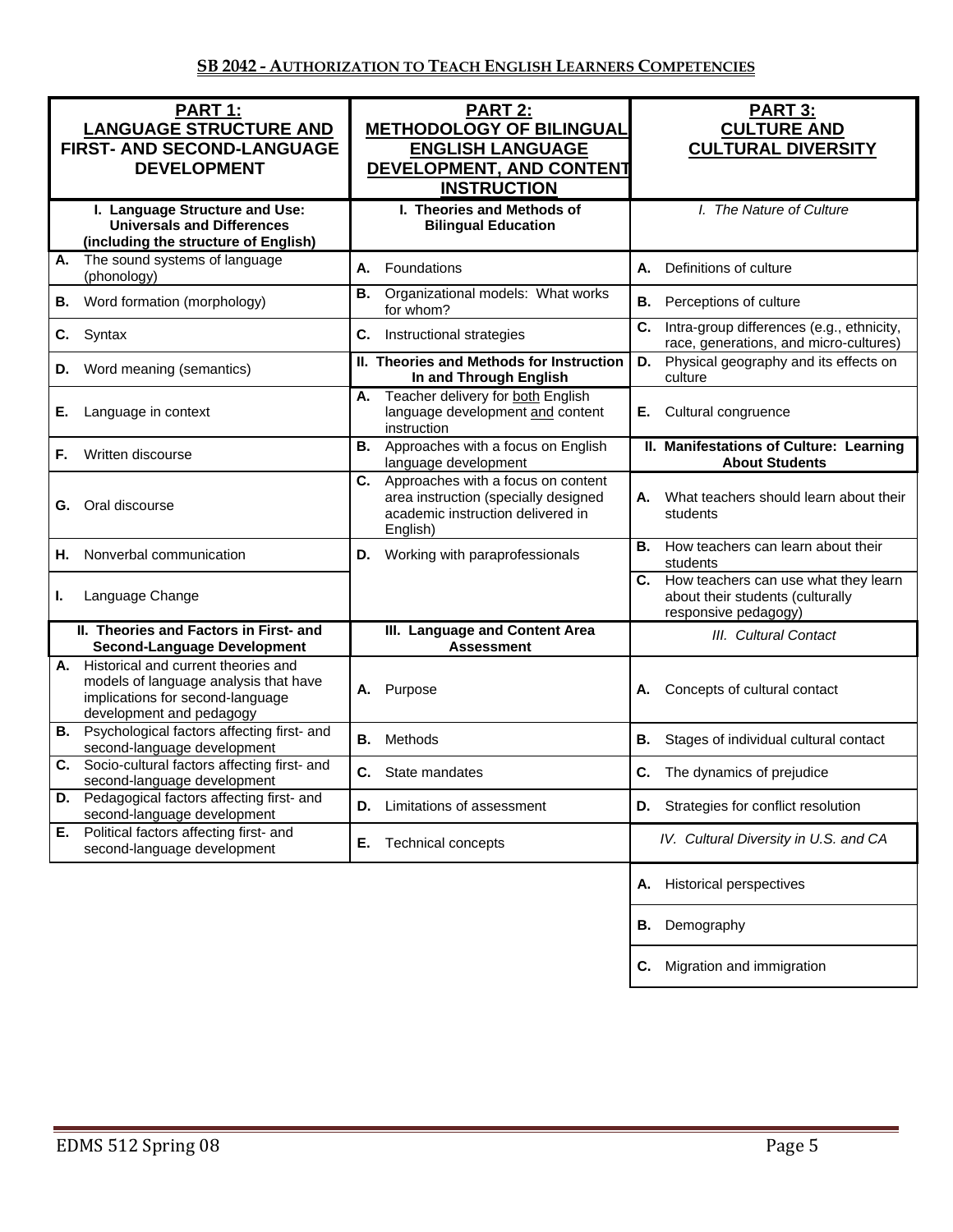# Philosophy Statement/Letter Application 20 Points

Learner Objectives: Refinement of a personal philosophy of teaching and creation of letter of application and resume.

Assessment: Word processed philosophy of teaching, letter of introduction, and resume.

| Resource(s):   | Title and necessary information:                                                                                                                                                                                                                                                                                                                                                    |
|----------------|-------------------------------------------------------------------------------------------------------------------------------------------------------------------------------------------------------------------------------------------------------------------------------------------------------------------------------------------------------------------------------------|
| Textbook/pages | Grant, C. & Gillette, M. (2006). Learning to Teach Everyone's Children. Equity,<br>Empowerment, and Education that is Multicultural. Australia: Thomson Wadsworth.<br>ISBN #0-534-64467-8<br>Chs. 2 & 8<br>Villa, R. A. & Thousand, J. S. (1995). Creating an inclusive school. Alexandria, VA: Association for<br>Supervision and Curriculum Development.<br>Chapters 1, 2, 3, & 7 |

#### **Task Guidelines for Philosophy Statement to be used for TaskStream: 10 Points**

#### **Your educational philosophy**

Identify you educational philosophy and describe what you believe about students as learners, the learning process, assessment, families as partners and how to meet student needs.

#### **Your instructional approach**

Describe the first and second language and special education challenges you anticipate the students in this class will face. In your response, reference theories of first and second language, inclusion strategies, and literacy development. Discuss your instructional approach, including differentiation for students with special needs and English Language Learners.

#### **Your management approach**

Describe how you will create a supportive and positive learning environment for this diverse population of students to promote educational equity and positive intercultural relationships within the classroom and specify why these practices contribute to the creation of a democratic and active learning classroom.

Describe your primary methods, approaches, and strategies and how you organize instruction to promote educational equity and positive intercultural relationships within the classroom and specify why these practices contribute to the creation of a democratic and engaging classroom. Use your personal experiences as an observer or student teacher to support your beliefs.

#### **Citations from at least two sources**

Honor work of others within paragraph writing:

**Example:** "One of the most valuable components I try to implement from Alfie Kohn's *Beyond Discipline* (1996) is his belief that individuals misbehave when their basic needs have not been met."

# **Letter of Introduction 5 points**

Tell the reader what you will be addressing in this letter. Make sure you identify what educational philosophy, management approach, and instructional strategies frame your teaching practice.

- Contextually describe the student populations you are prepared to teach (culture, language, gender, ability, and social economic status). You can refer to district, school and classroom experiences.
- How do your philosophy, management, and instructional approach create a democratic and socially just classroom?
- Why are you a strong candidate for this position?
- Why are you interested in this job?

#### Resume to be used for Taskstream 5 point 1 and 2 and 2 and 3 point 1 and 3 point 1 and 3 point 1 and 3 point 1 and 3 point 1 and 3 point 1 and 3 point 1 and 3 point 1 and 3 point 1 and 3 point 1 and 3 and 3 and 3 and 3 and

Include a professional resume addressing your education and teaching experiences.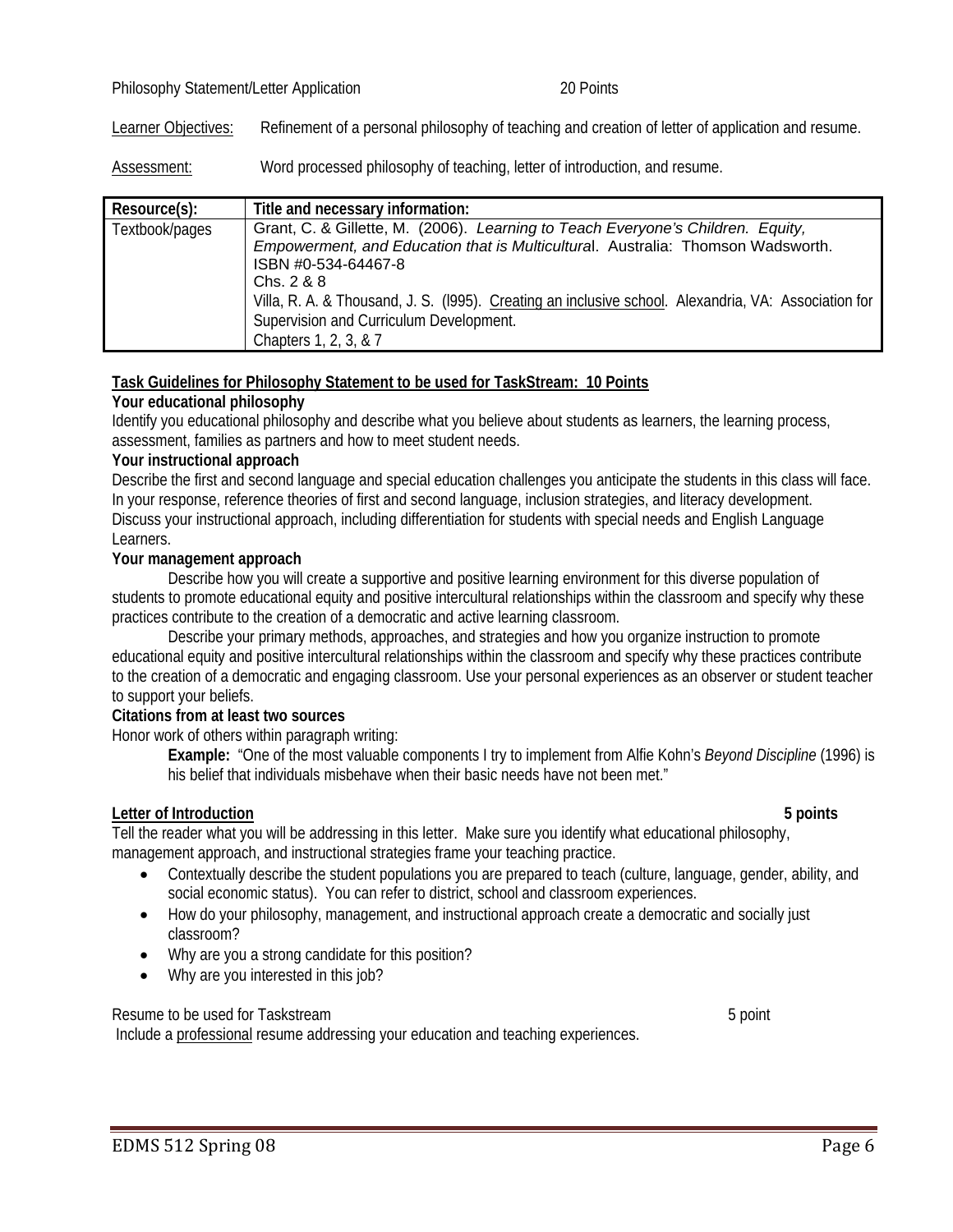# **Rubric for philosophy (Taskstream): 10 Points**

|                          | <b>The Prime of Prime of Alberta Computer</b> |                                 |                             |               |
|--------------------------|-----------------------------------------------|---------------------------------|-----------------------------|---------------|
| <b>Elements</b>          | Beginning to meet 2 points                    | Approaching 3 points            | Meets 5 points              | <b>Points</b> |
| Philosophical beliefs    | Philosophy statements that are                | Statements of philosophy        | Clearly stated philosophy   |               |
| regarding curriculum and | stated without a clear                        | that are not clearly related to | based on curriculum,        |               |
| instruction based on     | connection with curriculum, and               | curriculum, learning,           | learning, assessment, and   |               |
| knowledge and personal   | learning without all students                 | assessment, and instruction     | instruction in regards to   |               |
| beliefs.                 | needs being addressed with no                 | in regards to individual        | individual students needs   |               |
|                          | relationship to knowledge and                 | students needs addressed        | addressed based on          |               |
|                          | personal understanding. No                    | with little relationship to     | knowledge and personal      |               |
|                          | citations of sources                          | knowledge and personal          | understanding. Two          |               |
|                          |                                               | understanding. One citation     | citations of sources        |               |
|                          |                                               | of source.                      |                             |               |
| Management and           | Management of students is                     | Management of students is       | Management of students      |               |
| engaging students in     | clear with some understanding                 | clear and some individual       | clearly is related to       |               |
| their learning based on  | of engagement based on                        | student learning and            | individual student learning |               |
| knowledge and personal   | individual students needs with                | strategies that engage          | using strategies that       |               |
| beliefs                  | knowledge and personal                        | students based on               | engage students based       |               |
|                          | understanding.                                | knowledge and personal          | on knowledge and            |               |
|                          |                                               | understanding.                  | personal understanding.     |               |
| <b>Total Points</b>      |                                               |                                 |                             |               |

# **Letter of introduction and resume: 10 Points**

| Elements               | Beginning to meet 2 points                                                                       | Approaching 3 points                                                                                                                      | Meets 5 points                                                                                                                                                                          | <b>Points</b> |
|------------------------|--------------------------------------------------------------------------------------------------|-------------------------------------------------------------------------------------------------------------------------------------------|-----------------------------------------------------------------------------------------------------------------------------------------------------------------------------------------|---------------|
| Letter of introduction | Educational philosophy,<br>curriculum, instruction, and<br>classroom management is<br>addressed. | Educational philosophy,<br>curriculum, instruction, and<br>classroom management is<br>addressed with a connection<br>to personal beliefs. | Educational philosophy,<br>curriculum, instruction,<br>and classroom<br>management is<br>addressed with clear<br>professional beliefs in<br>concise manner with clear<br>understanding. |               |
| Resume                 | Addresses experiences in<br>relationship to teaching.                                            | Addresses experiences in<br>relationship to teaching with<br>explanations.                                                                | Addresses experiences in<br>relationship to teaching<br>with explanations for<br>understanding that are<br>clear.                                                                       |               |
| <b>Total Points</b>    |                                                                                                  |                                                                                                                                           |                                                                                                                                                                                         |               |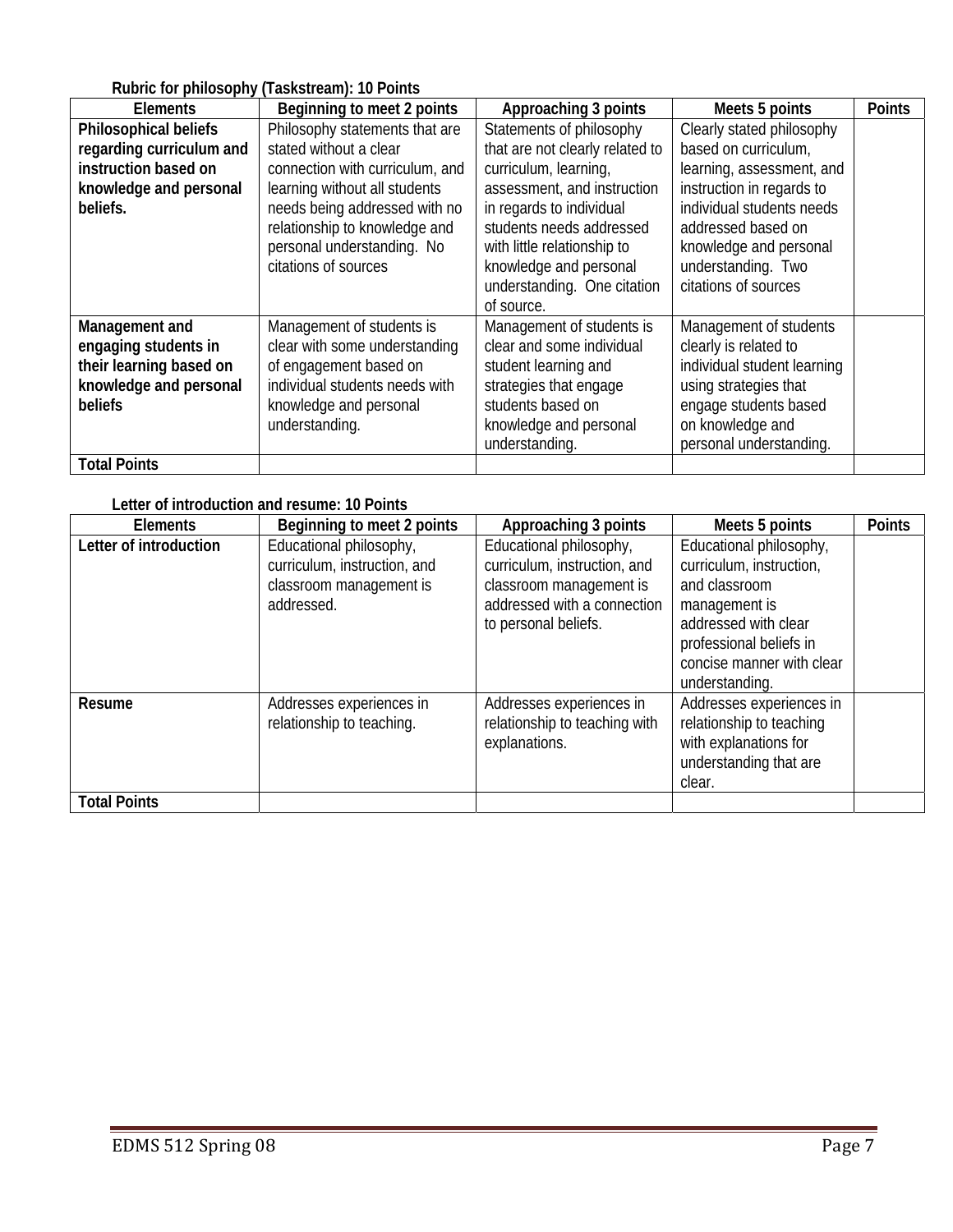| <b>Disability Matrix</b> | 10 Points                                                                                                                                                                                                          |
|--------------------------|--------------------------------------------------------------------------------------------------------------------------------------------------------------------------------------------------------------------|
| Learner Objectives:      | Knowledge of U.S. special education disability categories, accompanying learner<br>characteristics, and needed supports for success in general education                                                           |
| Assessment:              | Students apply their knowledge of nondiscriminatory assessment, processes for making<br>a child eligible for special education, and the teacher's role in developing IEPs by<br>creating a matrix of disabilities. |

| Resource(s):   | Title and necessary information:                                                                                                                                                                                             |
|----------------|------------------------------------------------------------------------------------------------------------------------------------------------------------------------------------------------------------------------------|
| Textbook       | Turnbull, A., Turnbull, R., & Wehmeyer, M. L. (2007). Exceptional Lives. Special<br>Education in Today's Schools. (3 <sup>rd</sup> ed.) Upper Saddle River, NJ. Pearson<br>Education, Inc. ISBN # 0-13-170869-4<br>Chs. 5-16 |
| Internet sites | Information regarding IDEA and 13 handicapping conditions                                                                                                                                                                    |

# **Task Guidelines for the Disability matrix**

Students will work in small groups to apply their knowledge of the categories of disability recognized by the Individuals with Disabilities Education Act (IDEA)

Create a table or graphic organizer of the thirteen (13) special education disability categories. Your table must take the form of a word-processed table or an Excel chart, or any other organizational scheme that clearly illustrates each of the following seven dimensions:

- 1. The name of the handicapping condition
- 2. A brief description of the learning and/or social behaviors associated with the disability
- 3. One assessment appropriate to use to determine the presence or degree of the disability
- 4. One typical adaptation/modification in **curriculum, materials, goals (content)**
- 5. One typical adaptation/modification in **classroom environment (process)**
- 6. One typical adaptation/modification in **teaching practices (process)**
- 7. One typical adaptation/modification in **assessments** required of the student **(product)**

*13 Disability categories IDEA:* Autism, Deaf-blindness, Deafness, Emotional disturbance, Hearing impaired, Mental retardation, Multiple disabilities, Orthopedic impairment, Other health impaired, Specific learning disabilities, Speech and language impaired, Traumatic brain injury, Visual impairment including blindness.

# **Disability Characteristics Matrix Expectations**

| Element                              | <b>Expectations</b>                                                                       |
|--------------------------------------|-------------------------------------------------------------------------------------------|
| Description of disability categories | Detailed description of characteristics, incidence, and educational implications for each |
| under IDEA                           | of the 13 categories                                                                      |
| Assessment                           | Detailed description of formal and informal assessment procedures used to determine       |
|                                      | presence/degree of disability.                                                            |
| <b>Curriculum Modification</b>       | Modification in content (curriculum, materials or goals) for each disability named        |
| <b>Classroom Environment</b>         | Modification in classroom environment for each disability named                           |
| Modification                         |                                                                                           |
| <b>Process Modification</b>          | Modification in teaching practice/process assessment for each disability named            |
| <b>Assessment Modification</b>       | Modification in learning product assessment for each disability named                     |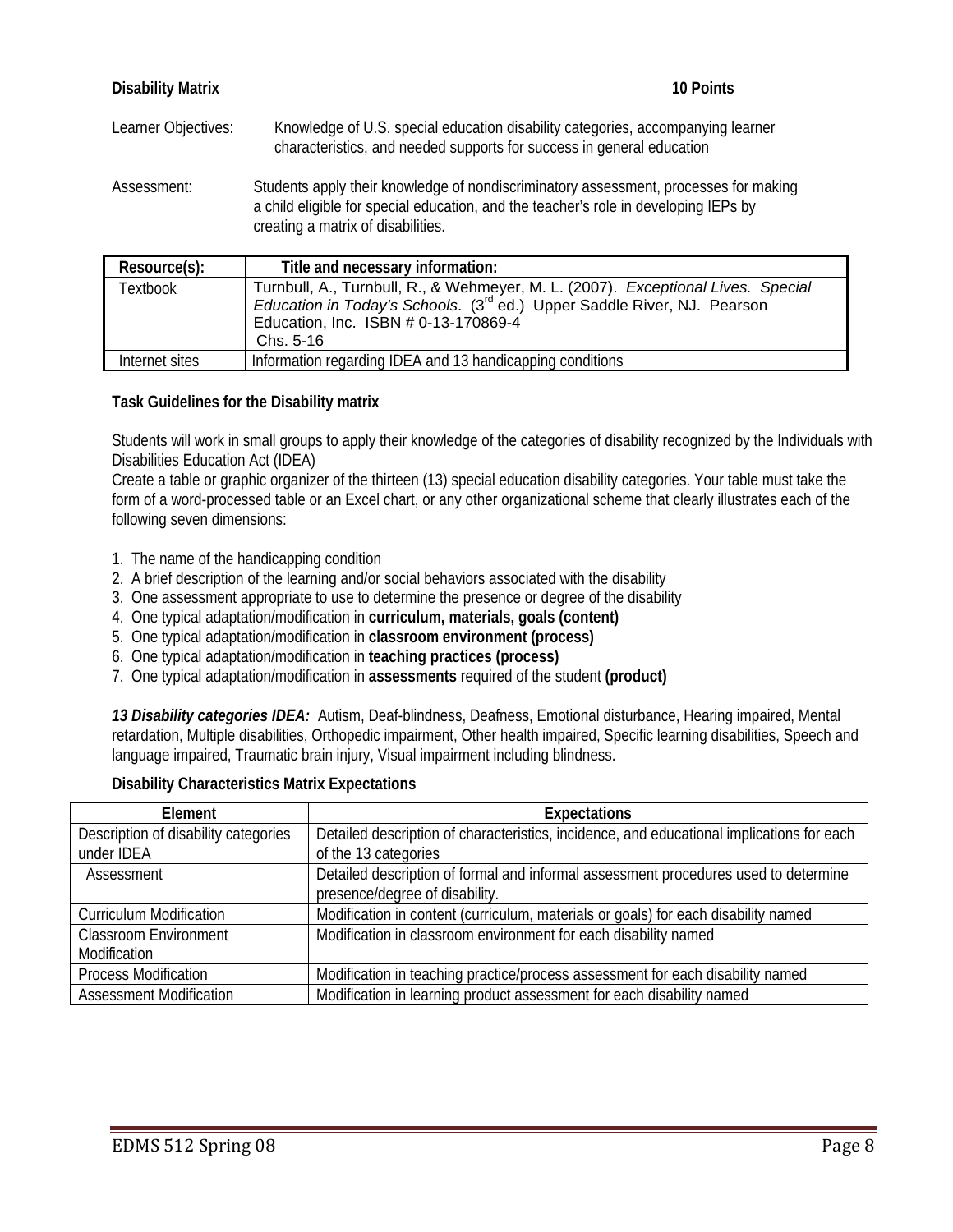**Rubric for Disability Matrix** 

| <b>Elements</b>                | Beginning to meet 1 points          | Meets 2 points              | <b>Points</b> |
|--------------------------------|-------------------------------------|-----------------------------|---------------|
| Description and                | Identification of the               | Detailed description of the |               |
| assessment                     | characteristics of all 13           | characteristics of all 13   |               |
|                                | categories with named               | categories with             |               |
|                                | assessment to determine             | appropriate assessment      |               |
|                                | degree of disability.               | to determine degree of      |               |
|                                |                                     | disability.                 |               |
| <b>Curriculum Modification</b> | Some curriculum and materials       | Appropriate curriculum,     |               |
| (Content)                      | identified with little modification | materials, and goals for    |               |
|                                | to assist the students.             | each disability with        |               |
|                                |                                     | specific modifications to   |               |
|                                |                                     | assist the students.        |               |
| <b>Classroom Environment</b>   | Some classroom modifications        | Appropriate classroom       |               |
| <b>Modification (Process)</b>  | to assist the student.              | environment that assist     |               |
|                                |                                     | any handicapping            |               |
|                                |                                     | condition.                  |               |
| <b>Teaching Practices</b>      | Little use of teaching practices    | Appropriate teaching        |               |
| <b>Modification (Process)</b>  | that are aligned with the           | practices that assist the   |               |
|                                | handicapping condition.             | handicapping condition.     |               |
|                                | Assessments are not aligned         | Use of appropriate          |               |
|                                | with teaching practices.            | assessments that directly   |               |
|                                |                                     | relate to the teaching      |               |
|                                |                                     | practices.                  |               |
| <b>Assessment Modification</b> | Assessments are not directly        | Assessments are modified    |               |
| (Product)                      | related to the material and not     | and appropriately           |               |
|                                | modified to meet the student's      | connected to the materials  |               |
|                                | needs.                              | taught.                     |               |
| <b>Total Points</b>            |                                     |                             |               |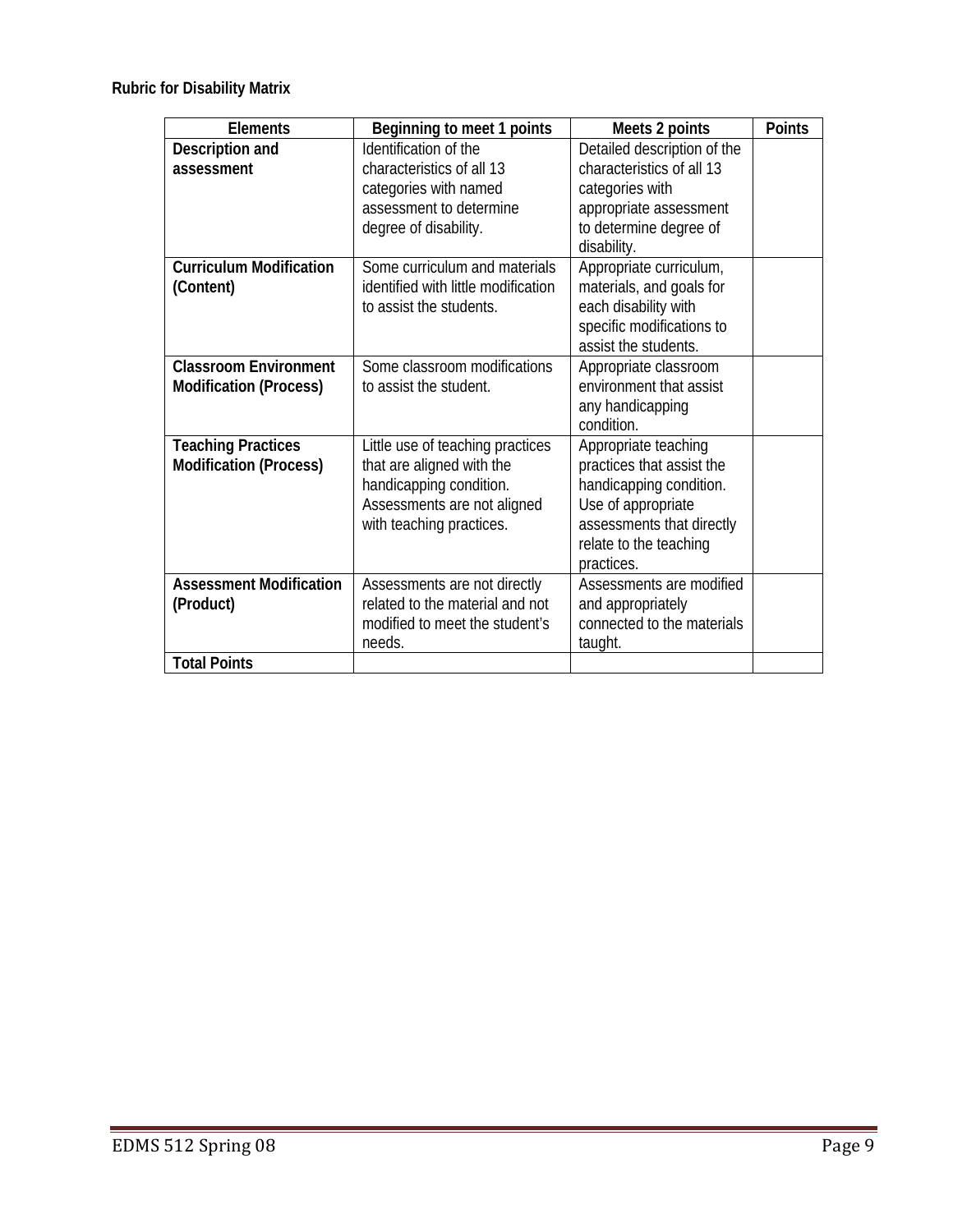**Learner Outcomes:** Knowledge of nondiscriminatory assessment processes for making a child eligible for special education, and the teacher's role in developing IEP's. To gain insight and understanding of the roles and responsibilities of the regular education teacher in the IEP processes.

**Assessment:** Students apply their knowledge of nondiscriminatory assessment, processes for appropriate placement of a child eligible for special education, and the teacher's role in developing IEP by attending an IEP meeting to determine:

- 1) A resource list of the special education and related services personnel in the school and in the school district upon whom they can call.
- 2) Team's communication and problem solving appropriate and the parents role in part of the solutions
- 3) Evaluating the assessment process in their school relative to assessment team member responsibilities, identifying leanings about the school's assessment processes and identification of parents understanding suggestions for improvement, if appropriate.
- 4) Evaluating an IEP meeting in terms of team communication, creative problem solving, and family centeredness.
- 5) The evaluation of the role of the classroom teacher.
- 6) Any improvements in the process observed based on what was learned in class.

| Resource(s):     | Title and necessary information:                                                                                                                                                                                                                                                                                                                                                                                                                                                                                                                                                                                                                                   |
|------------------|--------------------------------------------------------------------------------------------------------------------------------------------------------------------------------------------------------------------------------------------------------------------------------------------------------------------------------------------------------------------------------------------------------------------------------------------------------------------------------------------------------------------------------------------------------------------------------------------------------------------------------------------------------------------|
| Textbook/pages   | Turnbull, A., Turnbull, R., & Wehmeyer, M. L. (2007). Exceptional Lives. Special Education in<br>Today's Schools. (3 <sup>rd</sup> ed.) Upper Saddle River, NJ. Pearson Education, Inc. ISBN # 0-13-<br>170869-4<br>Chs. 1, 2 & 5-16                                                                                                                                                                                                                                                                                                                                                                                                                               |
|                  | Villa, R. A. & Thousand, J. S. (1995). Creating an inclusive school. Alexandria, VA:<br>Association for Supervision and Curriculum Development.<br>Chapters 1, 2, 3, 4 & 7                                                                                                                                                                                                                                                                                                                                                                                                                                                                                         |
|                  | Gable, R.A. and Hendrickson, J.M. (2000). Teaching all the students: A mandate for educators. In J.S.                                                                                                                                                                                                                                                                                                                                                                                                                                                                                                                                                              |
| Internet Site(s) | www.dssc.org/frc/frcl.htm<br>This Federal Resource Center for Special Education site provides general information about and news<br>pertaining to special education as well as special technical assistance information.<br>www.ed.gov/offices/OSERS/IDEA<br>This OSERS IDEA Home Page site provides a detailed explanation of IDEA.<br>www.pitsco.com/pitsco/specialed.html<br>This Pitsco's Launch site to special education resources links you to many useful special education and<br>disability related sites.<br>www.hood.edu/seri/serihome.htm<br>This Special Education Resources on the Internet site is a collection of internet-accessible information |
|                  | resources of interest to those involved in fields related to special education.                                                                                                                                                                                                                                                                                                                                                                                                                                                                                                                                                                                    |

# **Task Guidelines for the IEP Process**

Today's teachers will have students with identifiable disabilities in their classrooms. When the Student Study Team (SST) process is not satisfactory, a recommendation for the development of an Individual Education Program (IEP) may be the next step.

When interviewing and observing IEP, the following should be addressed: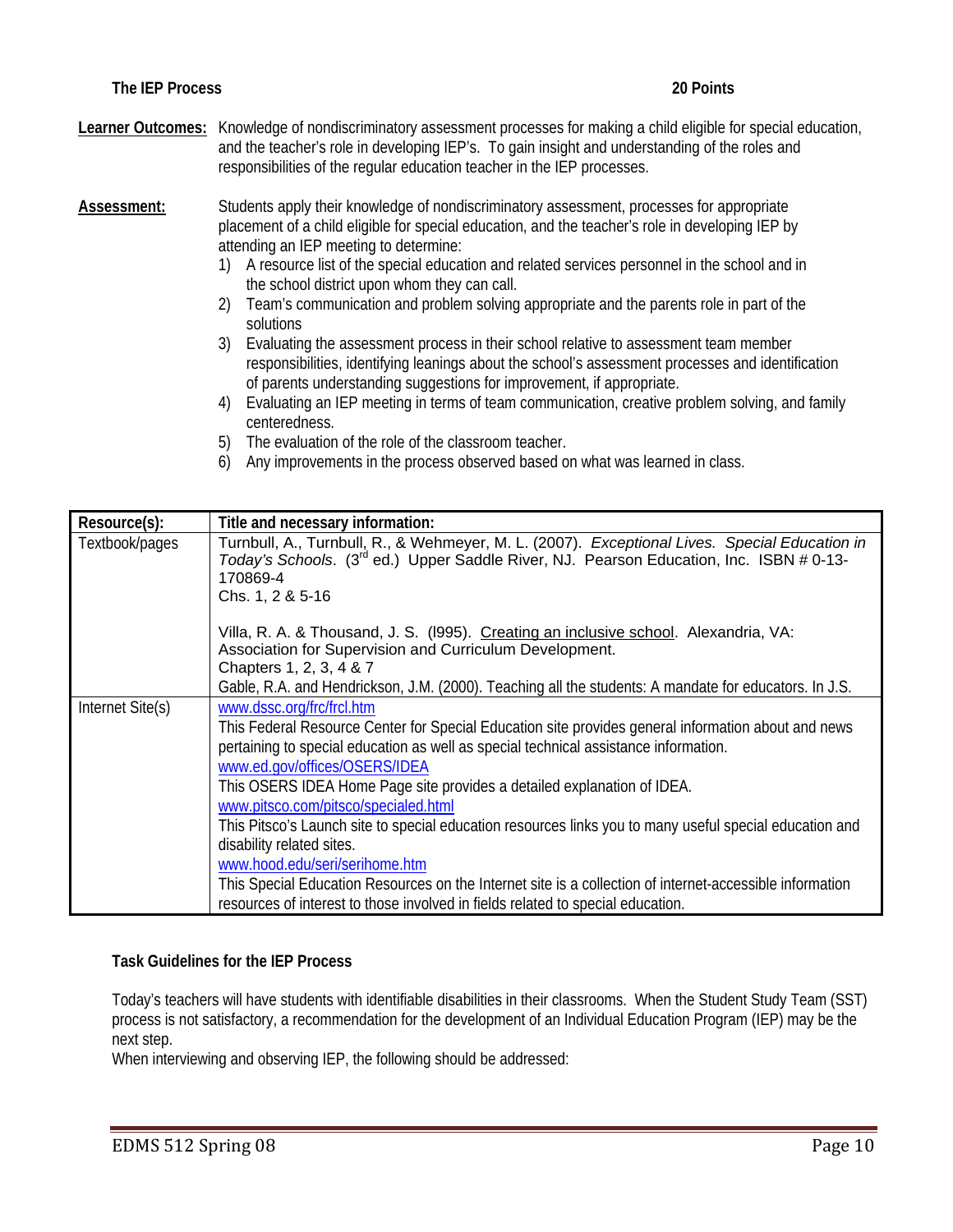- 1. Who are all of the special education and related service personnel who were called upon for support in the school and in the school district? If none should there have been additional resources that could have assisted with the process?
- 2. How does the school staff ensure that students receive nondiscriminatory evaluations and appropriate educational experiences?
- 3. Does the school's specific IEP meeting format address the following:
	- *Breadth of assessment*  More than one test must be used as the basis of evaluation Assess all areas related to the suspected disability
	- *Administration of assessment*  Select and administer nondiscriminatory racial and ethnic assessments Use trained personnel to administer assessments
	- *Timing of assessment*  Nondiscriminatory evaluation must occur before initial placement into or out of special education Reevaluation occurs every three years or more frequently, if conditions warrant or parents/guardians, or teacher request
	- *Parental/Guardian notification and consent*  Parents/guardians must be fully informed and consent to having their child assessed Consent for evaluation is not consent for placement into special education; separate consent is required for consent
	- Interpretation of assessment results must consider a variety of sources.
- 4. What does the school's specific IEP look like? Does it include and/or address the following:
	- The student's present level of educational performance, including how the disability affects the educational experience;
	- Measurable annual goals and short-term objectives;
	- The special education accommodations, related services, and other ways support will be provided to ensure the student's success;
	- The extent to which the student will participate with students who do not have disabilities in the general education and extracurricular activities;
	- Individual modifications if the student participates in standardized assessments, and explanation s for when the student does not participate in such assessments
	- The projected start date, frequency, location, and duration of modifications;
	- Brief discussion of how the student's progress towards annual goals will be assessed.

# **School-Based Activities**

Interview one of the special education support personnel and a regular education teacher. Ask how the assessment process in the school ensures that each of the responsibilities of a student's evaluation team is fulfilled. Determine the role of the regular education teacher. Include this information in the reflection paper you write. Attend an IEP meeting as a non-participant observer. While observing use your own knowledge of the IEP Process to assess the presence or absence of best practices being practiced during the meeting. Write a 3 paged reflection that focuses upon what you observed and ways in which to optimize IEP team communication, regular education teacher's involvement, creative problem solving, and family centeredness based on your current knowledge.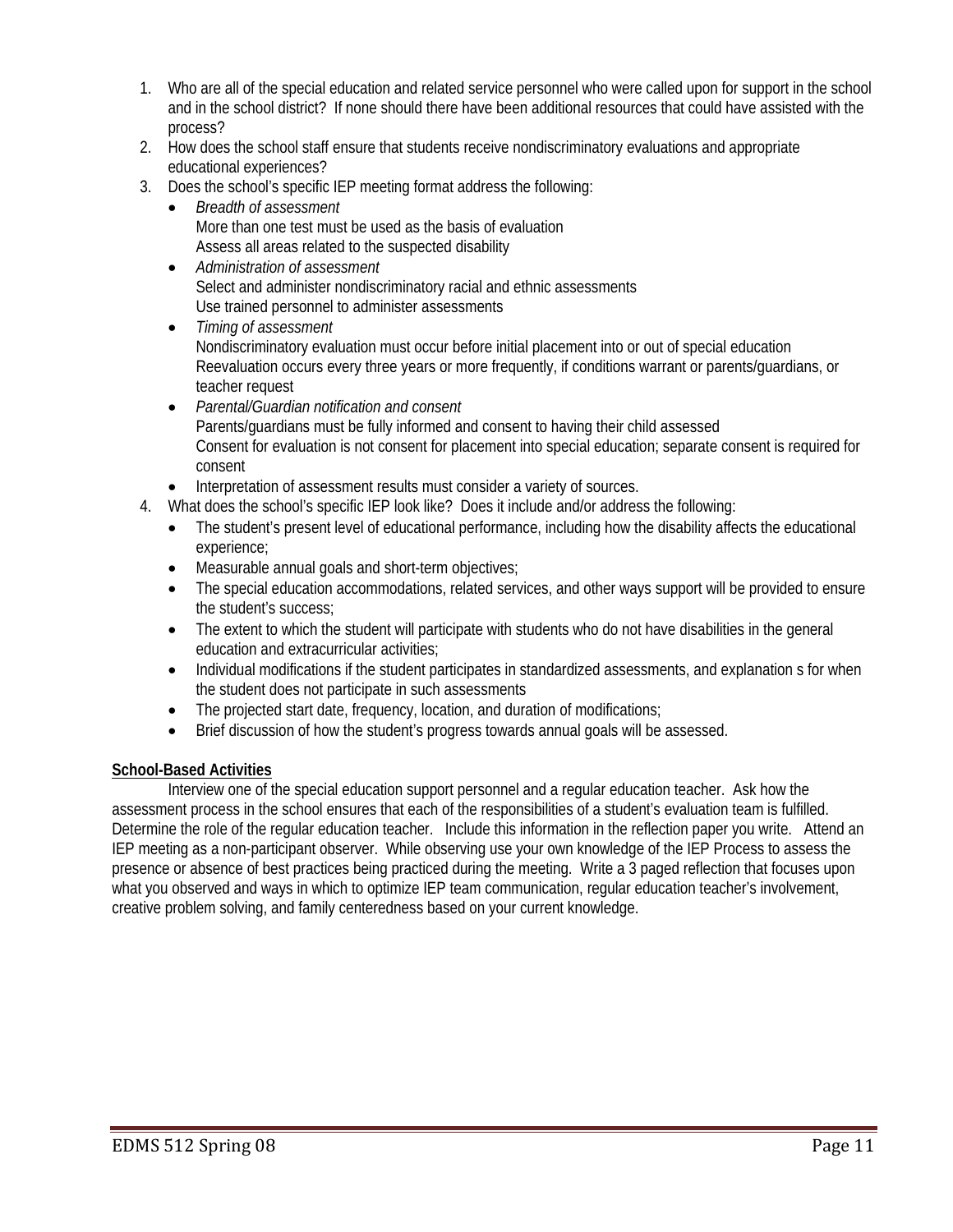| Rubric IEP: 20 Points                          |                                                                                                                                                |                                                                                                                                                                   |                                                                                                                                                                                                         |               |  |
|------------------------------------------------|------------------------------------------------------------------------------------------------------------------------------------------------|-------------------------------------------------------------------------------------------------------------------------------------------------------------------|---------------------------------------------------------------------------------------------------------------------------------------------------------------------------------------------------------|---------------|--|
| <b>Elements</b>                                | Beginning to meet 2<br>points                                                                                                                  | Approaching 3 points                                                                                                                                              | Meets 5 points                                                                                                                                                                                          | <b>Points</b> |  |
| Understanding of the IEP<br>process            | Has some understanding of<br>the process. Identifies the<br>members of the team and<br>what they contributed to<br>the team. Little reflection | Understands the process.<br>Knows the roles and<br>responsibilities of the team<br>members. Some reflection<br>on the effectiveness and                           | Understands the process.<br>Clearly defines the roles and<br>responsibilities of each<br>member of the team and<br>reflects on their effectiveness.                                                     |               |  |
|                                                | on the effectiveness and<br>the improvement based on<br>students needs.                                                                        | some improvement based<br>on the students needs.                                                                                                                  | Defends suggestions for<br>improvement based the<br>student's needs.                                                                                                                                    |               |  |
| Understanding<br>assessment                    | Not clear about the<br>assessment process as it<br>relates to qualifying for<br>services.                                                      | Some understanding of the<br>assessment used during the<br>IEP meeting. Some<br>understanding of the<br>assessments as they relate<br>to qualifying for services. | Discussion of assessment for<br>qualification based on the<br>handicapping condition.<br>Makes a strong connection<br>between assessment and<br>qualifying for services.                                |               |  |
| Regular education<br>teachers responsibilities | Identifies the role of the<br>regular education teacher<br>without providing reflection<br>of their contributions.                             | Explains what the regular<br>education teacher's role in<br>the meeting with some<br>reflection and evaluation.                                                   | Identifies, reflects, and<br>evaluates the regular<br>education teacher's role and<br>contributions during the<br>meeting to assist the child and<br>team in making appropriate<br>decisions.           |               |  |
| <b>Parent involvement</b>                      | Understand the role of the<br>parent with little reflection<br>and analysis of<br>improvement.                                                 | Understands the role of the<br>parent with some reflection<br>on ways to improve parent<br>involvement.                                                           | Has a clear understanding of<br>the parent's role by assessing<br>and reflecting on the parent<br>involvement. Able to provide<br>constructive analysis of<br>improvement of the parent<br>involvement. |               |  |
| <b>Total Points</b>                            |                                                                                                                                                |                                                                                                                                                                   |                                                                                                                                                                                                         |               |  |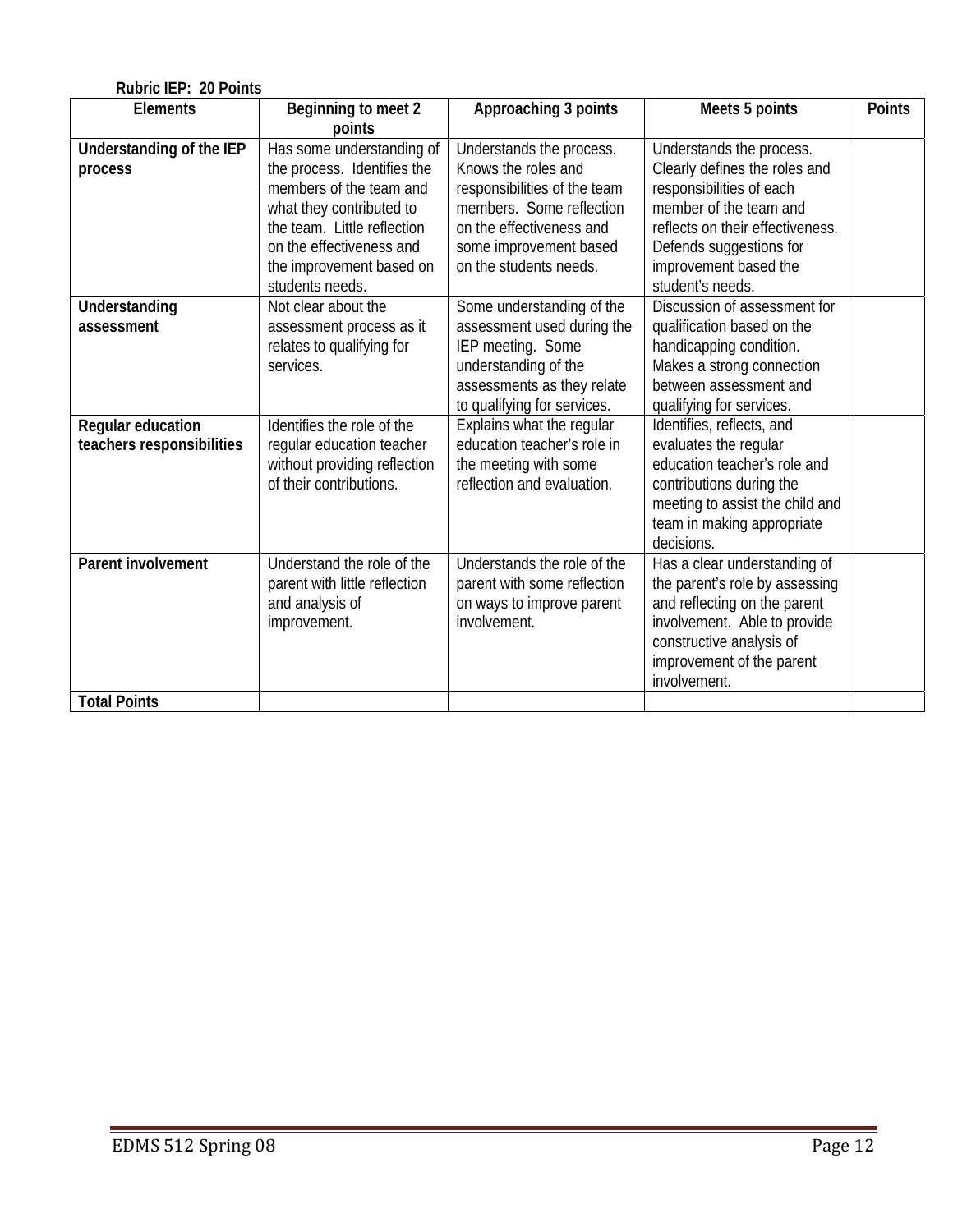# **Three Month Planning Curriculum Map 20 points**

.

**Learner Objectives:** In groups of 3-4 students will plan a three month long calendar for an elementary classroom.

**Assessment:** The student will write a three month plan for an elementary classroom that incorporates the following elements:

- language arts lessons
- science lessons
- art lessons
- social science lessons
- math
- resources
- assessments
- multiple intelligence strategies
- differentiation strategies
- technology for student use
- technology for teacher use in instruction

The calendar will integrate a schedule of events from "real" schools. The student will also write out plans for differentiated instruction and special needs instruction.

| <b>Resources</b>  | Title and necessary information:                                                                                                                                                                                                                                                                                                                                                                                                                                                                                                              |
|-------------------|-----------------------------------------------------------------------------------------------------------------------------------------------------------------------------------------------------------------------------------------------------------------------------------------------------------------------------------------------------------------------------------------------------------------------------------------------------------------------------------------------------------------------------------------------|
| Textbook/chapters | Grant, C. & Gillette, M. (2006). Learning to Teach Everyone's Children. Equity,<br>Empowerment, and Education that is Multicultural. Australia: Thomson Wadsworth. ISBN<br>#0-534-64467-8<br>Ch.4<br>Turnbull, A., Turnbull, R., & Wehmeyer, M. L. (2007). Exceptional Lives. Special<br>Education in Today's Schools. (3 <sup>rd</sup> ed.) Upper Saddle River, NJ. Pearson Education, Inc.<br>ISBN # 0-13-170869-4<br>Villa, Richard, & Thousand, Jacquelyn. (1995). Creating and inclusive school. Alexandria,<br>VA: ASCD. Chapters 6 & 7 |
| Internet Site(s)  | Tomlinson, Carol Ann. (1999). The Differentiated Classroom: Responding to the needs of all<br>learners. Alexandria, VA: Association for Supervision and Curriculum Development. ISBN #0-<br>87120-342-1 (Available free through CSUSM ebooks library.)<br>ELD and grade level content standards - http://www.cde.ca.gov/re/pn/fd/documents/englangdev-<br>stnd.pdf                                                                                                                                                                            |

**Prerequisite skills:** 

- Teacher candidates can create appropriate technology applications for use in instruction and assessment,
- Teacher candidates are able to develop a schedule and course activities (performance skills).
- Teacher candidates are able to create curriculum and instruction based on content, process, and product as define by Carol Ann Tomlinson (1999).
- Teacher candidates are able to use information about students' readiness range (skills, reading, thinking & information), learning profiles, interests, talents, and culture to differentiate curriculum and instruction (Tomlinson, 1999).
- Teacher candidates are able to identify strategies to meet the needs of
	- o Students learning English (including differentiation for Beginning, Intermediate, and Advanced levels)
	- o Regular education students.
	- o Special education students.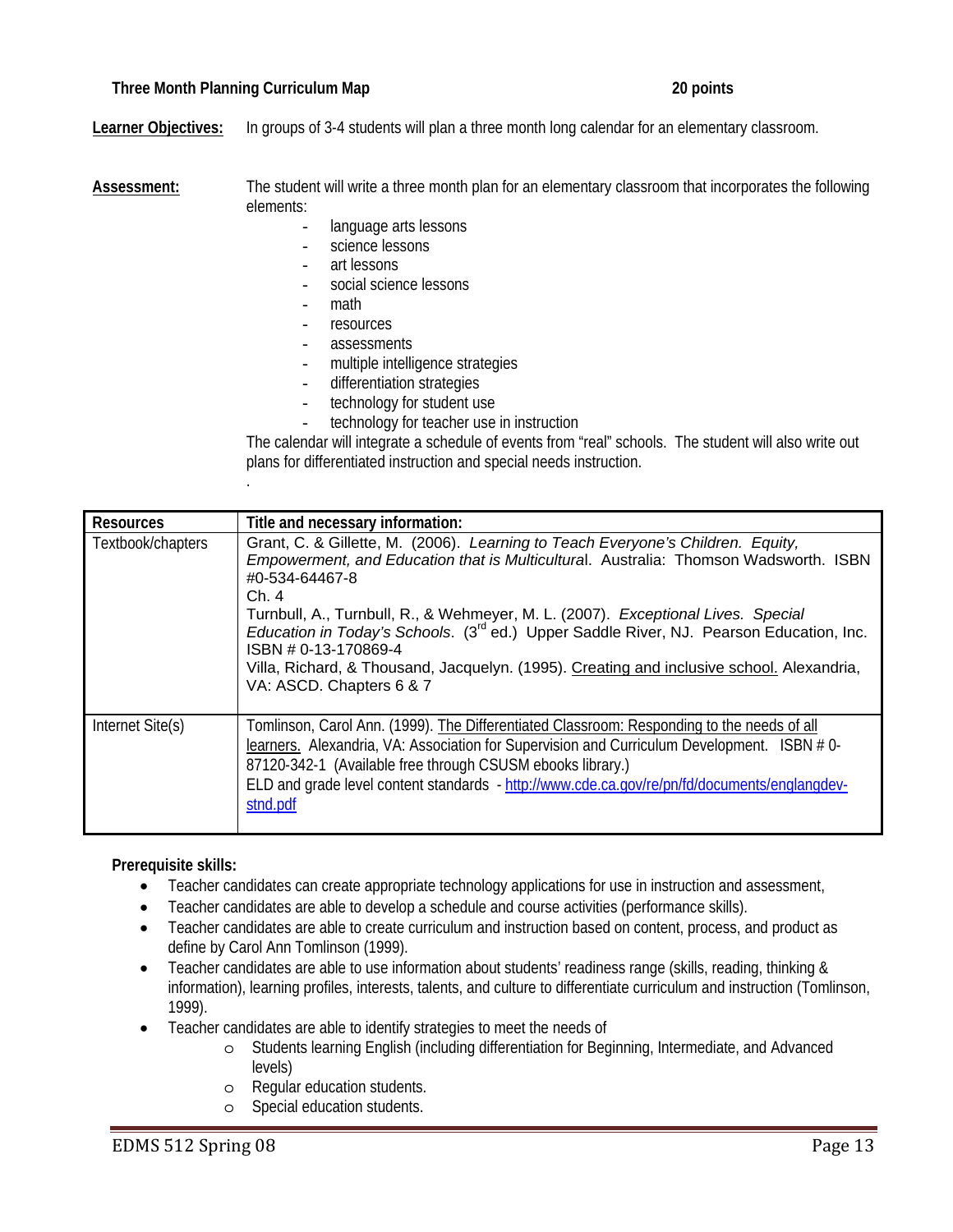o Student that are accelerated learners

# **Task Guidelines for Curriculum Mapping**

You will work with 4 people in your group. (2 will address science/math and 2 will address LA/social studies) Select a grade level.

Use a school calendar from a school to reference school activities, testing, teacher's manuals, and pacing guides. Select content standards and use blue prints to address in the 3 month plan.

Use the defining terms and map template (WebCT) to understand each section of your map.

You will write one month in depth and the other two an outline of what was covered, or what will be covered to show your understanding of appropriate sequencing.

| <b>Elements</b>      | Beginning to meet 2                                                                                                                                            | Approaching 3 points                                                                                                                                                                | Meets 5 points                                                                                                                                                                          | <b>Points</b> |
|----------------------|----------------------------------------------------------------------------------------------------------------------------------------------------------------|-------------------------------------------------------------------------------------------------------------------------------------------------------------------------------------|-----------------------------------------------------------------------------------------------------------------------------------------------------------------------------------------|---------------|
|                      | points                                                                                                                                                         |                                                                                                                                                                                     |                                                                                                                                                                                         |               |
| Content standards    | Few of the content<br>standards have a thematic<br>connection and there is<br>little connection to the<br>performance skills.                                  | Some of the content<br>standards have a thematic<br>connection and some are<br>related to the performance<br>skills.                                                                | All content standards are<br>correctly thematically<br>connected. The performance<br>skills are strongly related to<br>the mastery of the content<br>standards.                         |               |
| Performance skills   | The performance skills are<br>somewhat engaging and<br>connected to the content<br>standards. Not all students<br>are presented with<br>challenging materials. | Some of the performance<br>skills are engaging and<br>directly related to the<br>content standards and some<br>of the strategies and content<br>is challenging for all<br>students. | The performance skills are<br>engaging and clearly designed<br>to help students meet mastery<br>of content standards. The<br>strategies and content for all<br>students is challenging. |               |
| <b>Thematic Plan</b> | There are few connections<br>to all content areas.                                                                                                             | There are some connections<br>to all content areas when<br>appropriate.                                                                                                             | All content areas are<br>addressed to demonstrate<br>strong connections in learning<br>when appropriate.                                                                                |               |
| <b>Resources</b>     | There is a limited amount<br>of resources with some<br>pacing that is appropriate.                                                                             | Some resources are used<br>other than the textbook with<br>appropriate pacing.                                                                                                      | Resources that are sited<br>involve text books, websites,<br>technology, and teacher's<br>creativity based on appropriate<br>pacing.                                                    |               |
| <b>Total Points</b>  |                                                                                                                                                                |                                                                                                                                                                                     |                                                                                                                                                                                         |               |

#### **Rubric: Curriculum Mapping 20 Points**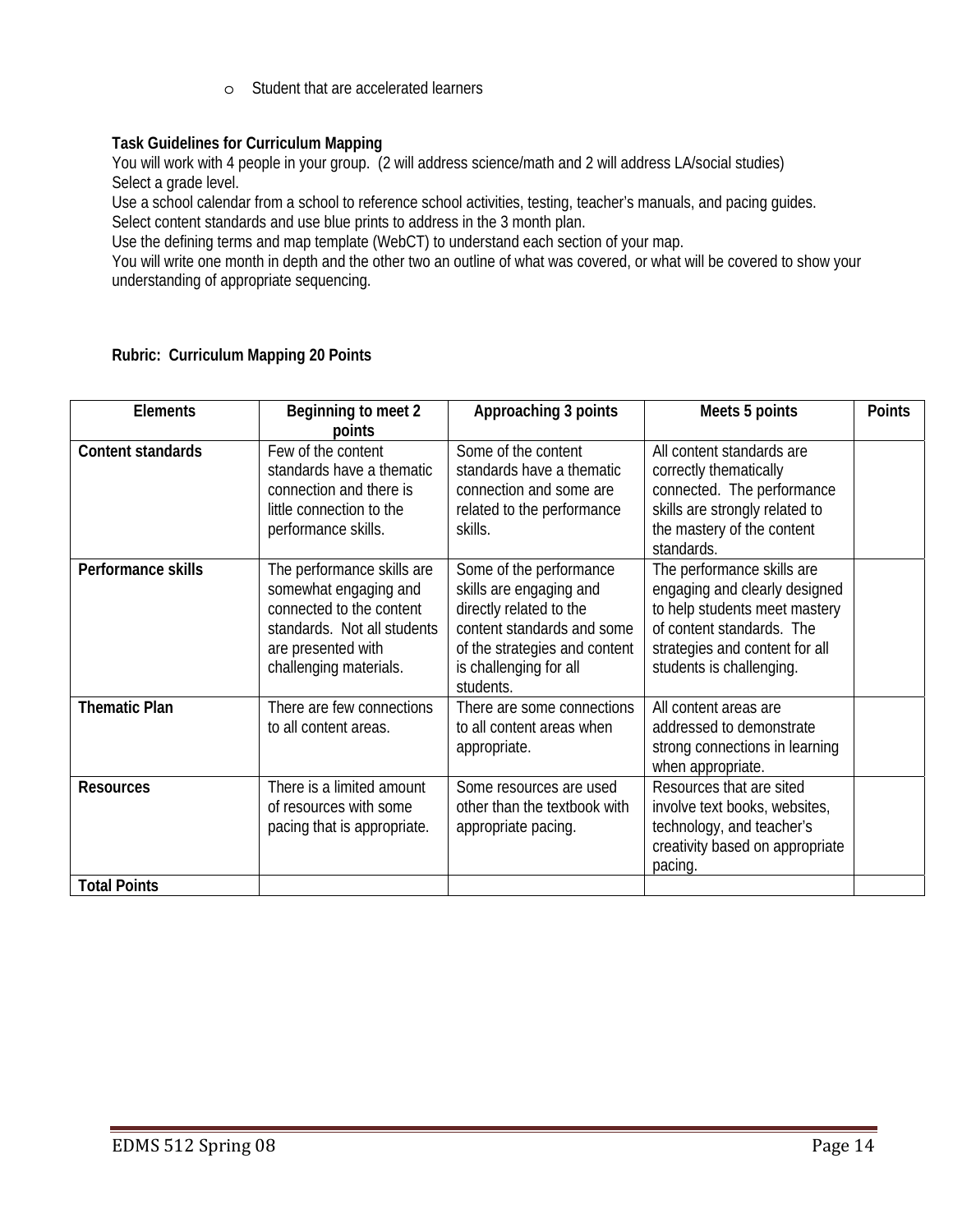**Learner Objectives:** Through observation determine differentiated strategies and their effectiveness. Observe various types of learners and reflectively discuss the effectiveness of the lesson in relationship to student learning.

**Assessment:** Write a 3 page paper that addresses: Two types of learners (special education, GATE, EL) Give an overview of how these two groups of students were served in your observation. Address how each group of students needs is addressed by the master teacher. During your observation determine which differentiated strategies you have learned are being or could be used. Observe a lesson where the students are placed in different groups and observe how these groups meet the criteria for flexible groups. Your discussion should include: how they were placed in the groups, how the curriculum was different, was it challenging for each group, what were the assessments, and any other connections you can make to flexible grouping you would use in your class. If you do not see evidence of the criteria for flexible groups or other strategies for differentiation discuss how you would change the lesson to meet the individual needs of each group.

| <b>Resources</b>  | Title and necessary information:                                                                                                                                                                                                                                                                                   |
|-------------------|--------------------------------------------------------------------------------------------------------------------------------------------------------------------------------------------------------------------------------------------------------------------------------------------------------------------|
| Textbook/chapters | Grant, C. & Gillette, M. (2006). Learning to Teach Everyone's Children. Equity,<br>Empowerment, and Education that is Multicultural. Australia: Thomson Wadsworth. ISBN<br>#0-534-64467-8<br>Villa, Richard, & Thousand, Jacquelyn. (1995). Creating and inclusive school. Alexandria, VA: ASCD.<br>Chapters 6 & 7 |
| Internet Site(s)  | Tomlinson, Carol Ann. (1999). The Differentiated Classroom: Responding to the needs of all<br>learners. Alexandria, VA: Association for Supervision and Curriculum Development. ISBN #0-<br>87120-342-1 (Available free through CSUSM ebooks library.)                                                             |

# **Prerequisite skills:**

Review last semester's differentiation lesson to review differentiated strategies. (Lesson design)

Interview the teacher you are observing to determine how they feel they are offering differentiation to meet the needs of all their students. (reference to this interview must be included in your paper)

Have a clear understanding of flexible grouping inside the classroom and within the grade level, centers, choice boards, and compacting.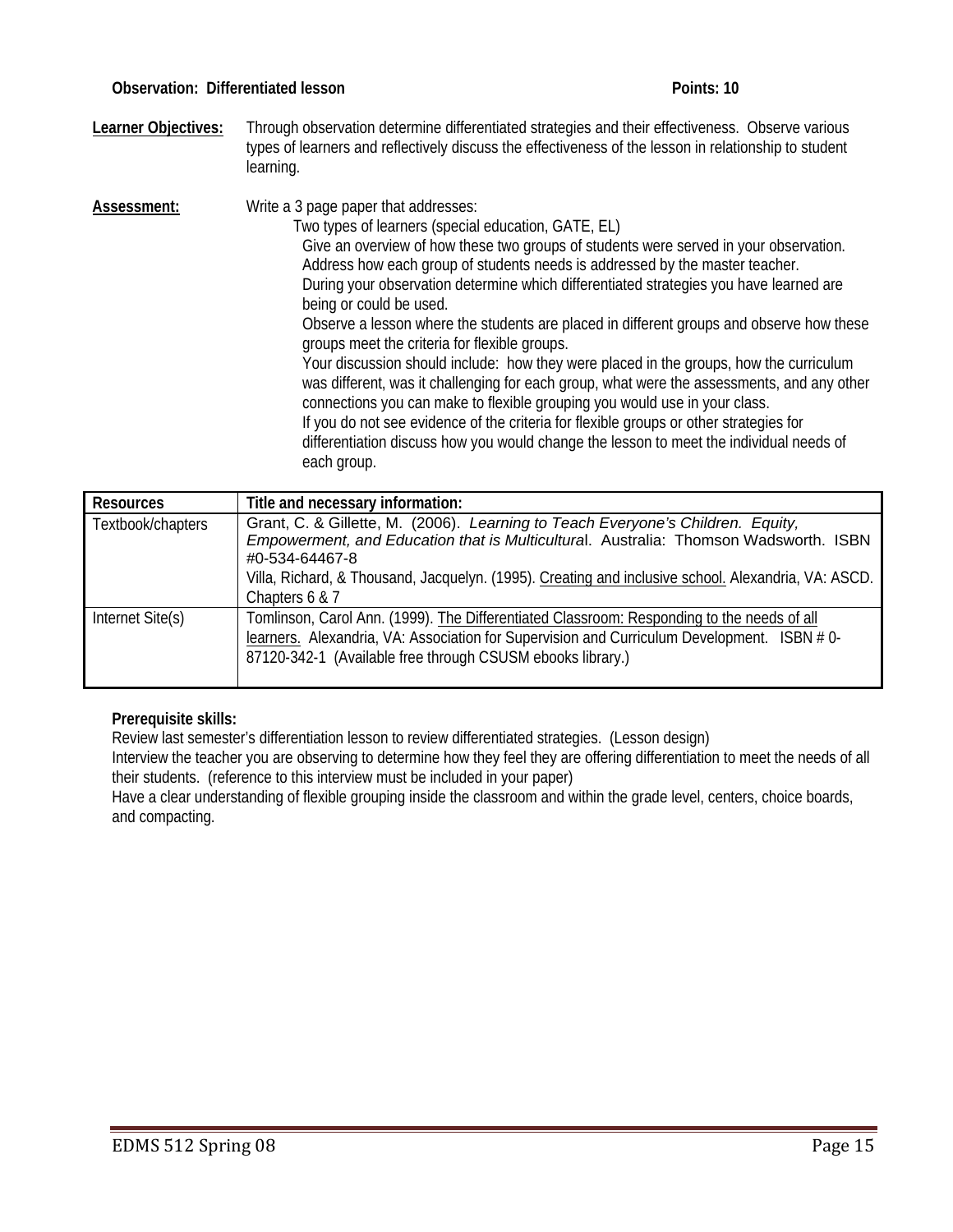| <b>Elements</b>                  | <b>Beginning to Meet 1</b>    | Meets 2 points                   | <b>Points</b> |
|----------------------------------|-------------------------------|----------------------------------|---------------|
|                                  | points                        |                                  |               |
| 1 groups of students and         | Some understanding of the     | Clear understanding of the       |               |
| how their needs are              | academic needs of the         | academic needs of the special    |               |
| addressed                        | special group of students     | selected group of students.      |               |
|                                  | selected. Understand the      | Understanding of the             |               |
|                                  | differentiation presented     | differentiation presented with a |               |
|                                  | with some suggestions and     | number of suggestions with       |               |
|                                  | reflection.                   | reflection.                      |               |
| 1 groups of students and         | Some understanding of the     | Clear understanding of the       |               |
| how their needs are              | academic needs of the         | academic needs of the special    |               |
| addressed                        | special group of students     | selected group of students.      |               |
|                                  | selected. Understand the      | Understanding of the             |               |
|                                  | differentiation presented     | differentiation presented with a |               |
|                                  | with some suggestions and     | number of suggestions with       |               |
|                                  | reflection.                   | reflection.                      |               |
| Appropriate differentiated       | Some knowledge and            | Strong knowledge and             |               |
| strategies                       | understanding of strategies   | understanding of strategies      |               |
|                                  | and can identify the one      | and can clearly determine the    |               |
|                                  | being used without analysis   | most effective strategy used     |               |
|                                  | of the strategy.              | with reflection on how to        |               |
|                                  |                               | enhance what is observed.        |               |
| <b>Application of strategies</b> | Some understanding of         | Clear understanding of how       |               |
| during observation               | strategies observed with      | the strategy is being used and   |               |
|                                  | some evaluation of            | effectiveness is determined.     |               |
|                                  | effectiveness. A              | Addresses other possible         |               |
|                                  | modification to the strategy  | strategies that could be         |               |
|                                  | observed.                     | effective.                       |               |
| Reflection on the                | Ability to discuss what was   | A clear understanding of what    |               |
| observation                      | seen in the observation with  | was observed with evaluation     |               |
|                                  | little suggestions of         | of the observation with positive |               |
|                                  | improvement or why the        | suggestions for improvement      |               |
|                                  | lesson was highly             | or why the lesson was highly     |               |
|                                  | successful based based on     | successful based on              |               |
|                                  | knowledge of differentiation. | knowledge of differentiation.    |               |
| <b>Total Points</b>              |                               |                                  |               |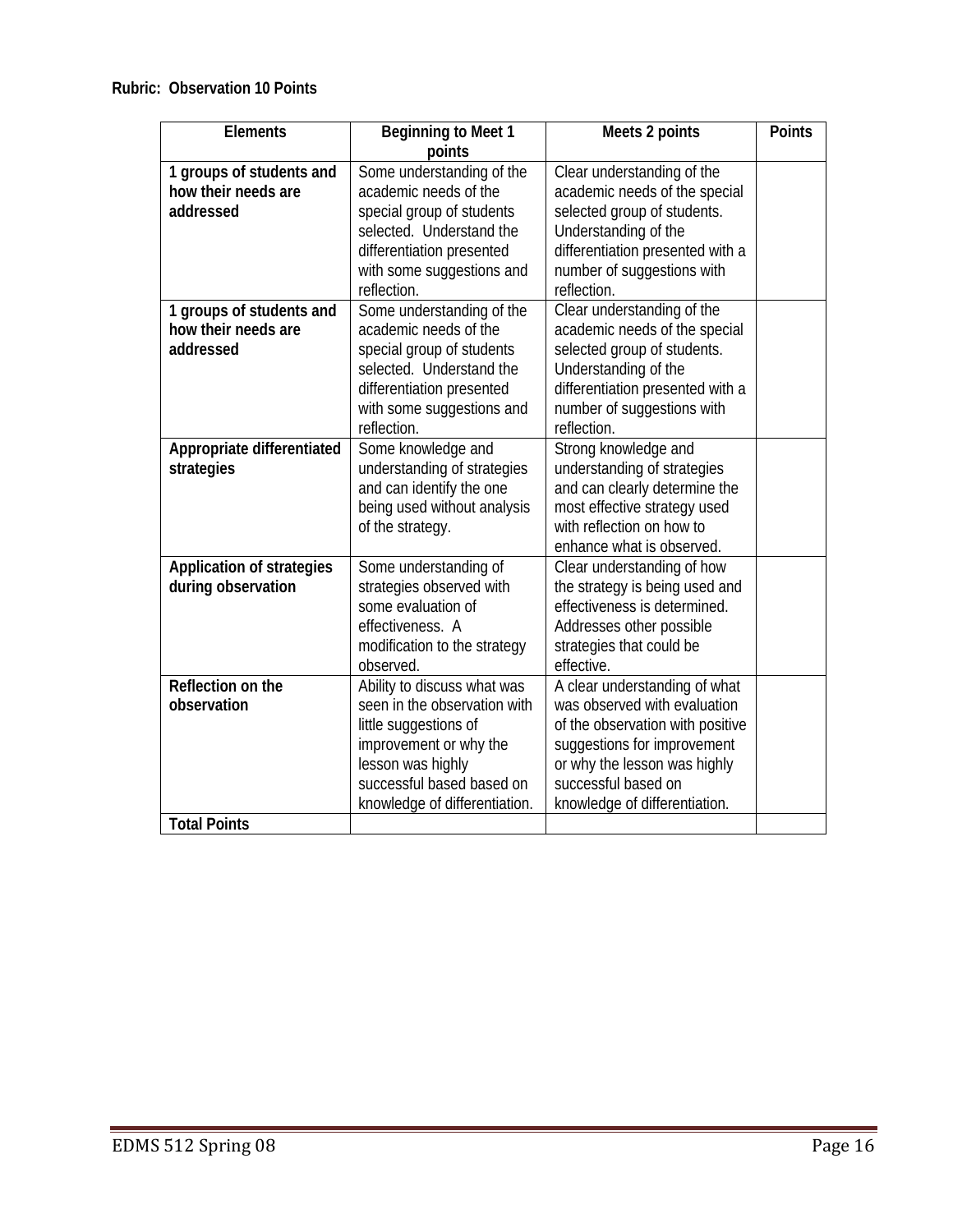# **Chapter Presentation (matrix)** Points: 10

**Learner Objectives:** Through lesson preparation and presentation determine the most important parts of the chapters to complete the special education matrix information.

**Assessment:** Working in a small group of students you will be assigned one of the chapters to present to the class. Your group can break down the material in any form to teach the class the material necessary to complete the matrix. One item that must be included in each presentation is some technology integration.

| <b>Resources</b>  | Title and necessary information:                                                                                                                                                                                                                       |
|-------------------|--------------------------------------------------------------------------------------------------------------------------------------------------------------------------------------------------------------------------------------------------------|
| Textbook/chapters | Turnbull, A., Turnbull, R., & Wehmeyer, M. L. (2007). Exceptional Lives. Special<br>Education in Today's Schools. (3 <sup>rd</sup> ed.) Upper Saddle River, NJ. Pearson Education, Inc.<br>ISBN # 0-13-170869-4<br>Chapter 5-16                        |
| Internet Site(s)  | Tomlinson, Carol Ann. (1999). The Differentiated Classroom: Responding to the needs of all<br>learners. Alexandria, VA: Association for Supervision and Curriculum Development. ISBN #0-<br>87120-342-1 (Available free through CSUSM ebooks library.) |

# **Prerequisite skills:**

Work in your group design a lesson to present to the class to teach the text material to complete the matrix. Use the Lesson Design you learned last semester to guide the development of your presentation.

You will be required to demonstrate how your group has modified the material to teach and assess the different learners. Lesson must include:

- Outline of presentation using the COE Lesson Design
- Methods for checking for understanding to ensure completion of the matrix
- The presentation will be 15-20 minutes

#### **Rubric: Presentation 10 Points**

| <b>Elements</b>               | Beginning to Meet 1 point               | Meets 2 points                            | <b>Points</b> |
|-------------------------------|-----------------------------------------|-------------------------------------------|---------------|
| <b>COE Lesson Plan Format</b> | Some components of the COE lesson       | Clear understanding of the COE lesson     |               |
|                               | plan format included                    | plan format and ability to address all    |               |
|                               |                                         | areas                                     |               |
| Modification of the           | Some understanding of the academic      | Clear understanding of the academic       |               |
| content                       | needs learners in our class and         | needs of the learners in our class and    |               |
|                               | methods for modifying the required      | methods for modifying the required        |               |
|                               | content material.                       | content material.                         |               |
| <b>Modification of the</b>    | Some knowledge and understanding of     | Strong knowledge and understanding of     |               |
| process                       | strategies for differentiating the      | strategies for differentiating the        |               |
|                               | instructional process.                  | instructional process.                    |               |
| Assessment for different      | Some understanding of connecting the    | Clear understanding of how to connect     |               |
| learners (product)            | lesson plan, student learning and       | the lesson plan with student learning and |               |
|                               | assessments. (no continuous checking    | the assessment. (continuous checking      |               |
|                               | for understanding)                      | for understanding)                        |               |
| <b>Technology integration</b> | Some understanding of the effective     | A clear understanding of the effective    |               |
| within the lesson             | integration of technology into a lesson | integration of technology into a lesson   |               |
|                               | plan                                    | plan                                      |               |
| <b>Total Points</b>           |                                         |                                           |               |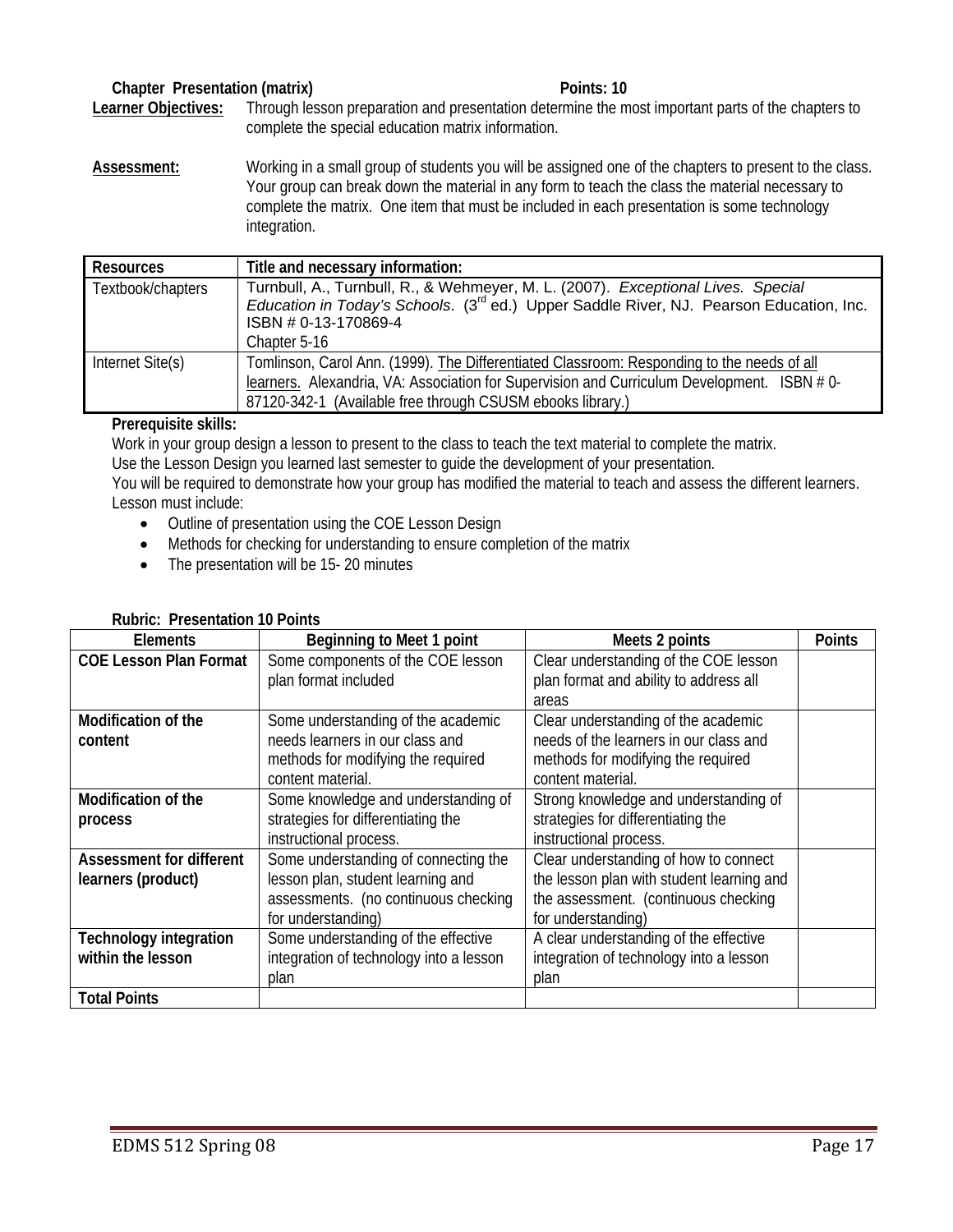**Learner Objectives:** Knowledge and skill in creating an electronic portfolio.

**Assessment:** Teacher candidates apply what they have learned from the required assignments to the TPE's designated in a cogent, first person reflection in TaskStream. Teacher candidates will include all necessary components in their final submission of the electronic portfolio.

| Resource(s):     | Title and necessary information:                                                                                                                                                                               |
|------------------|----------------------------------------------------------------------------------------------------------------------------------------------------------------------------------------------------------------|
| Internet Site(s) | http://lynx.csusm.edu/coe/eportfolio/index.asp<br>This will take you to the CSUSM COE website where you can get help with how to create<br>your electronic portfolio and information on the required elements. |
|                  | http://www.taskstream.com<br>This is the TaskStream home page where you will register for Taskstream and return to<br>when working on your electronic portfolio.                                               |

# **Task Guidelines for Taskstream**

The purpose of the portfolio is to assess how well you meet the TPEs. Although all the artifacts you place (more than 1 per TPE) in your portfolio have been assessed/graded by your professors, it is not clear if you have a thorough understanding of the TPEs and can make the connection between the assignments completed in class with the teaching you have experienced and the TPEs. Your task to write a cogent reflective essay for each TPE on how the artifacts you have chosen provide evidence that shows you have demonstrated meeting each TPE. Each narrative must include a: a) description b) analysis and c) reflection.

**Responses to TPE's 6d, 9, 10, and 14:** It is important to recognize that the TPEs are threaded throughout the credential program, as a whole, and are addressed multiple times in each course. Even though we are referencing and seeking to understand many TPEs in this course, you are specifically responsible for writing a response for TPE **6d, 9, 10, and 14** in the Task Stream Electronic Portfolio. (TPE 14 will have more than 2 pieces of evidence. Please see below for special directions for TPE 14\*\*\*.)

Each assigned response will relate to course assignments, discussions, and/or readings that provide a deeper understanding of the specified TPE. As you write, the goal is to describe your learning as it relates to the TPE, to analyze artifacts (assignments) and explain how they are evidence of your learning, and to reflect on the significance of your learning (the "so what") and where you need to go next related to the TPE. A four paragraph structure will help you develop your response. It is suggested to type your response into a *Word*  document and paste it into Taskstream once you have proofed it for spelling, grammar and understanding.

#### **TPE Narrative Response Structure**

#### **1st paragraph: Description**

Introduction to your response that uses the words of the TPE. DO NOT restate the TPE; instead, introduce your reader to the focus of your response as it relates to the TPE. This is basically an extended thesis statement related to the TPE. Use first person language. Introduce the names of the pieces of artifact evidence you will explain and analyze in paragraph 2 and 3.

#### **2nd paragraph: Analysis of #Artifact Evidence #1**

Explain how one attached artifact is evidence of your learning related to the TPE. The key here is "evidence." How does this artifact prove that you have learned something specific related to this TPE? Describe, analyze and reflect on your artifact here.

#### **3rd paragraph: Analysis of #Artifact Evidence #2**

Explain how another attached artifact is evidence of your learning related to the TPE. Describe, analyze and reflect on your artifact here.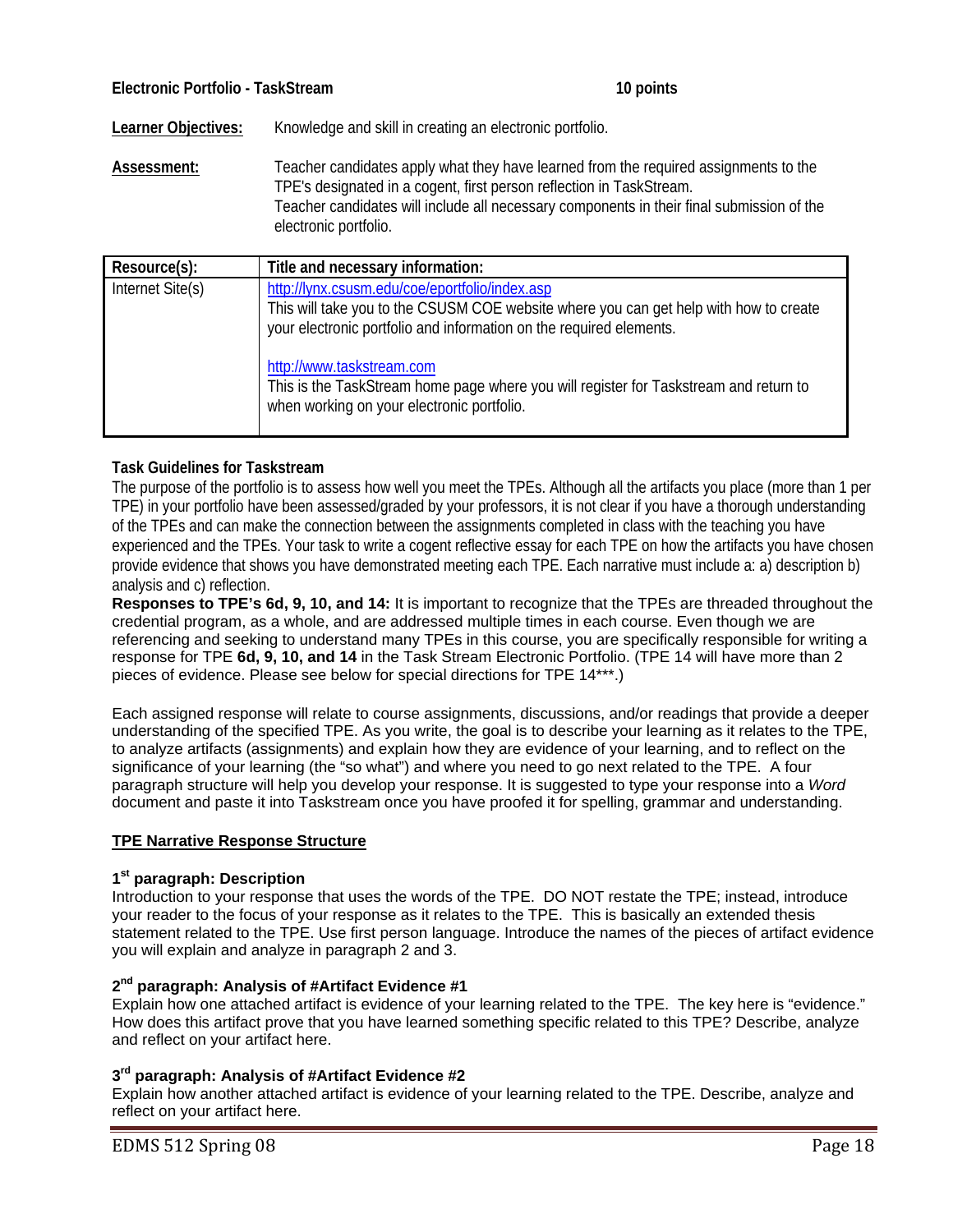# **4th paragraph: Reflection**

Reflect upon and summarize the significance of your learning overall (connected to the TPE) and explain what you still need to learn related to this TPE. This addresses the "so what?" or "the big picture" of your learning. How does knowing this impact you and students?

\*\*\* TPE 14 will be handled differently than described above. In TPE 14 you will keep paragraph 1 and then respond to each sub category using the structure from paragraph 2, though you may have more than one artifact to talk about for each category. When you finish with the sub categories, you will write a reflective paragraph which has the components of paragraph 4: Reflection.

| <b>Elements</b> | Beginning to meet 2    | Approaching 3 points   | Meets 5 points        | <b>Points</b> |
|-----------------|------------------------|------------------------|-----------------------|---------------|
|                 | points                 |                        |                       |               |
| TPE 10 and 14   | Sent TPE to instructor | Sent TPE to instructor | Sent corrected TPE to |               |
|                 | with minimal           | with some corrections  | instructor            |               |
|                 | understanding          |                        |                       |               |
| TPE 6d and 9    | Sent TPE to instructor | Sent TPE to instructor | Sent corrected TPE to |               |
|                 | with minimal           | with some corrections  | instructor            |               |
|                 | understanding          |                        |                       |               |

**Rubric: Taskstream 10 Points**